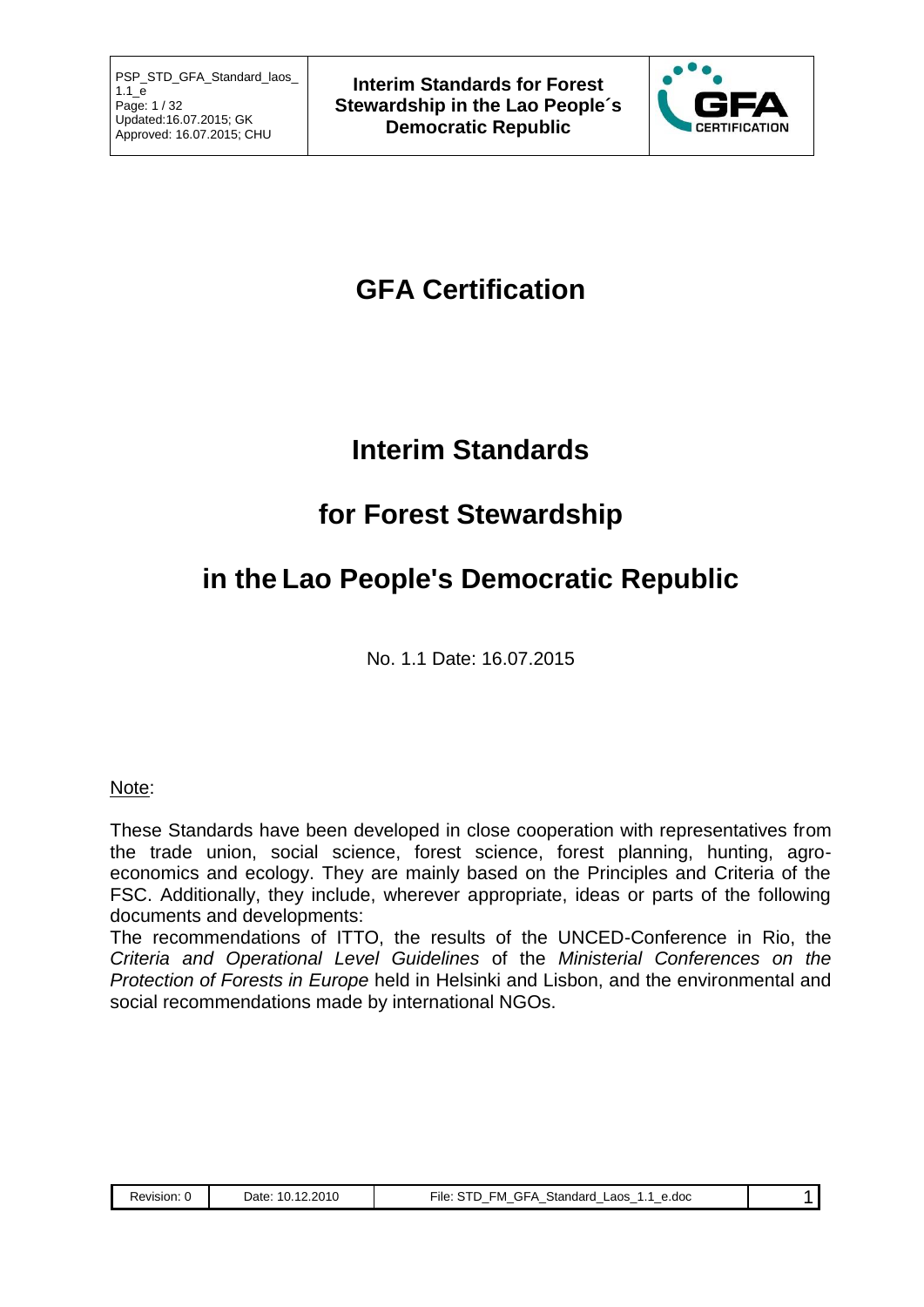

# **Introduction**

Responsible forest management (i. e. based on the current state of knowledge) comprises all those direct and indirect measures of protection, tending and utilization of forests which ensure their permanent conservation. Responsible forest management maintains the natural plasticity and diversity of life forms which enable forests to evolve and provide human benefits through their ecological, economic, social and cultural functions in perpetuity.

Certification of forest management means the evaluation of the quality of the actual forest management with respect to economic, social and environmental responsibility and assessing it against defined and recognized standards.

Prerequisites for the evaluation of the quality of forest management are, therefore, the existence of standards that serve as a basis and as a tool for comparison and the existence of a standardized process to execute the evaluation. The process must be as objective and transparent as possible.

Decisions on the assessment criteria for well-managed forests are critical. Generic criteria have to be adapted for, at least, different major forest areas in the tropical, temperate and boreal latitudinal zones. Criteria need to be supplemented by verifiable qualitative and quantitative indicators, which themselves need to be defined at the regional or local level. These indicators will be compiled in individual country-specific checklists to facilitate office audits and field inspections.

A complete assessment of responsible forest management must also take account of the country-specific framework conditions at the national and other administrative levels.

The situation at each level affects the feasibility of regulated forest management. There should be consistency and transparency in the expression of the political, administrative, economic, ecological, social and cultural conditions within which a forest management unit operates. An evaluation of forest management should take into account the circumstances at all levels, from the international to the operational However, the decision for or against certification is solely based on the findings at the operational level.

The focus of the evaluation of the quality of forest management should be on the forest management unit, i.e. the operational level. At this level, forest policy and administrative guidelines must be integrated into practical forest management.

The assessment of forest management at the operational level considers the following five aspects:

- Legal, political and administrative aspects
- Technical aspects of planning and implementation
- Economic aspects
- Social and cultural aspects
- Ecological aspects

The field inspection should determine the adequacy of the existing planning, implementation and control mechanisms to orient forest management towards sustainability. This inspection

|  | avision | 2010<br>)ate<br>. | $ -$<br>.doc<br>.aos<br>standar⁄<br>۰M<br>-ile<br>. – 1<br>$\overline{\phantom{a}}$<br>$\overline{\phantom{a}}$<br>$\overline{\phantom{a}}$<br>$\overline{\phantom{a}}$<br>. |  |
|--|---------|-------------------|------------------------------------------------------------------------------------------------------------------------------------------------------------------------------|--|
|--|---------|-------------------|------------------------------------------------------------------------------------------------------------------------------------------------------------------------------|--|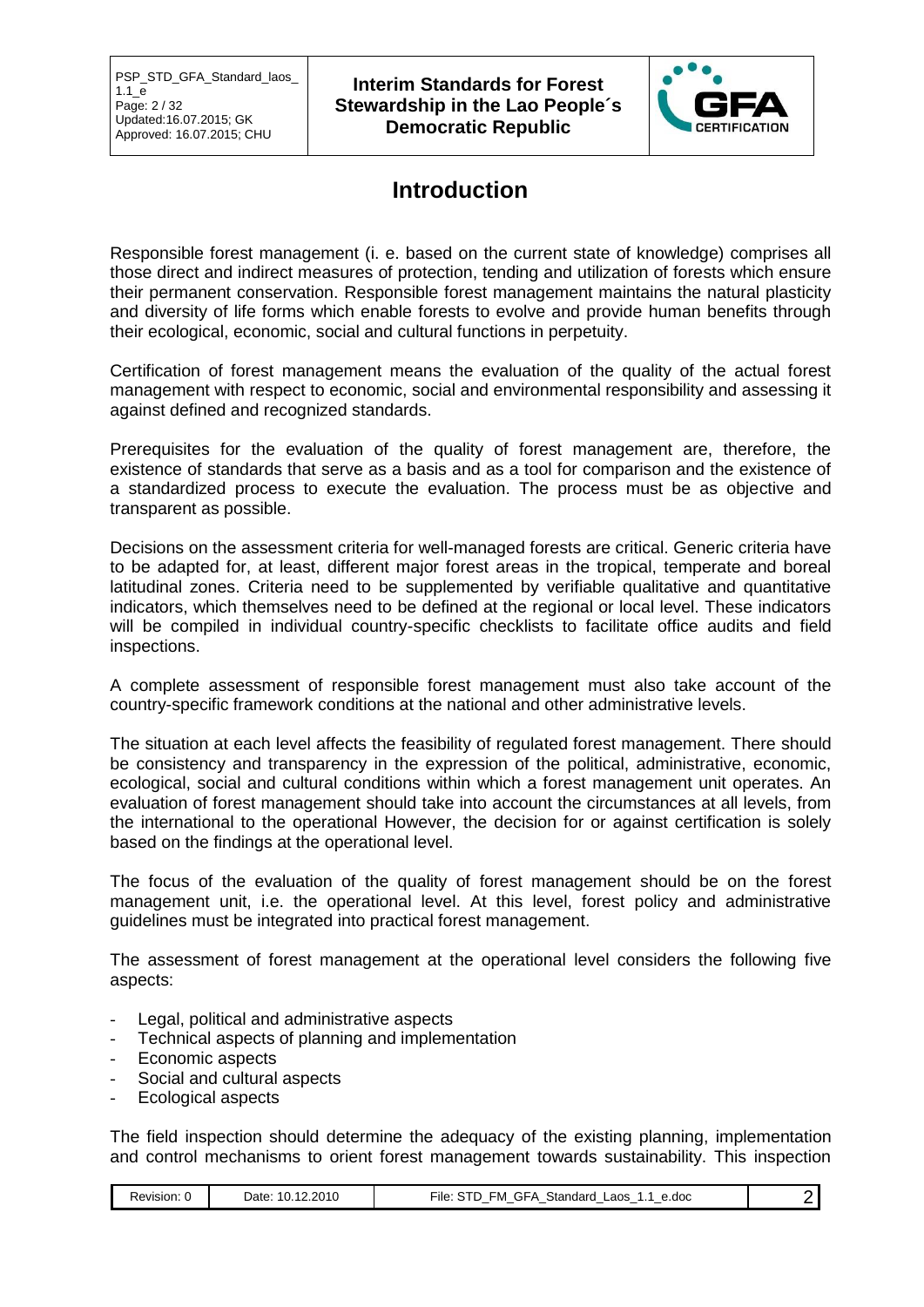

should check and evaluate the management practices which affect the areas and structures of stands, the methods of log extraction and log transport, as well as the silvicultural-ecological stand condition following harvesting.

The following standards have been prepared to allow for adaptation to local circumstances while maintaining applicability to a wide range of forest situations. The standards assume that there is (i) a forest owner, (ii) a normative authority, and (iii) a forest manager. In many countries these will be expressed, respectively, as the nation (represented by the government), the national forest service, and a management company, licensee or concessionaire. However, legally recognized owners may also be municipal authorities or local communities, while forest managers may be the national forest service itself or a specialized private sector company or a public-interest non-governmental organization.

### **History of versions of this standard:**

#### Version 1.0

Revision and adaptation of indicators by Gerhard Kuske, GFA Program Manager and Laotian forestry experts. Consideration of forest, social and environmental legislation.

#### Version 1.1

Revision and updating of Annexes by Gerhard Kuske, GFA Director FM. Updating of reference tables to laws and regulations as well as red list species list.

## **Definitions:**

**Standards:** General definition: documented agreements containing technical specifications or other precise criteria to be used consistently as rules, guidelines or definitions of characteristics, to ensure that materials, products, processes and services are fit for their purpose [Upton and Bass]. As applied to forestry: norms or procedures, e.g., as used by certification bodies in their evaluation of the implementation by an applicant of the Forest Stewardship Standards or chain of custody procedures.

**Principle:** An essential rule or element of forest stewardship (in the context of FSC certification).

**Criterion (pl. criteria)**: a category of conditions or processes by which responsible forest management can be assessed: A criterion is characterized by a set of related indicators which are monitored periodically to assess change [The Montreal Process]; a means of judging whether or not a Principle (of Forest Management) has been fulfilled [FSC Board approved version of Principle 10: Plantations].

**Indicator**: a direct or indirect measurable variable used to report on the status or trend of a criterion; distinct from objective [adapted from Canadian Forest Service, C&I pamphlet]; a measure (measurement) of an aspect of the criterion: A quantitative or qualitative variable which can be measured or described and which when observed periodically demonstrates trends [The Montreal Process].

| Revision. | 12.2010<br>10.<br>Date:<br>. . | GFA<br>™ile:<br>Standard<br>STD<br>FM.<br>e.doc<br>.aos<br>-<br>- |  |  |
|-----------|--------------------------------|-------------------------------------------------------------------|--|--|
|-----------|--------------------------------|-------------------------------------------------------------------|--|--|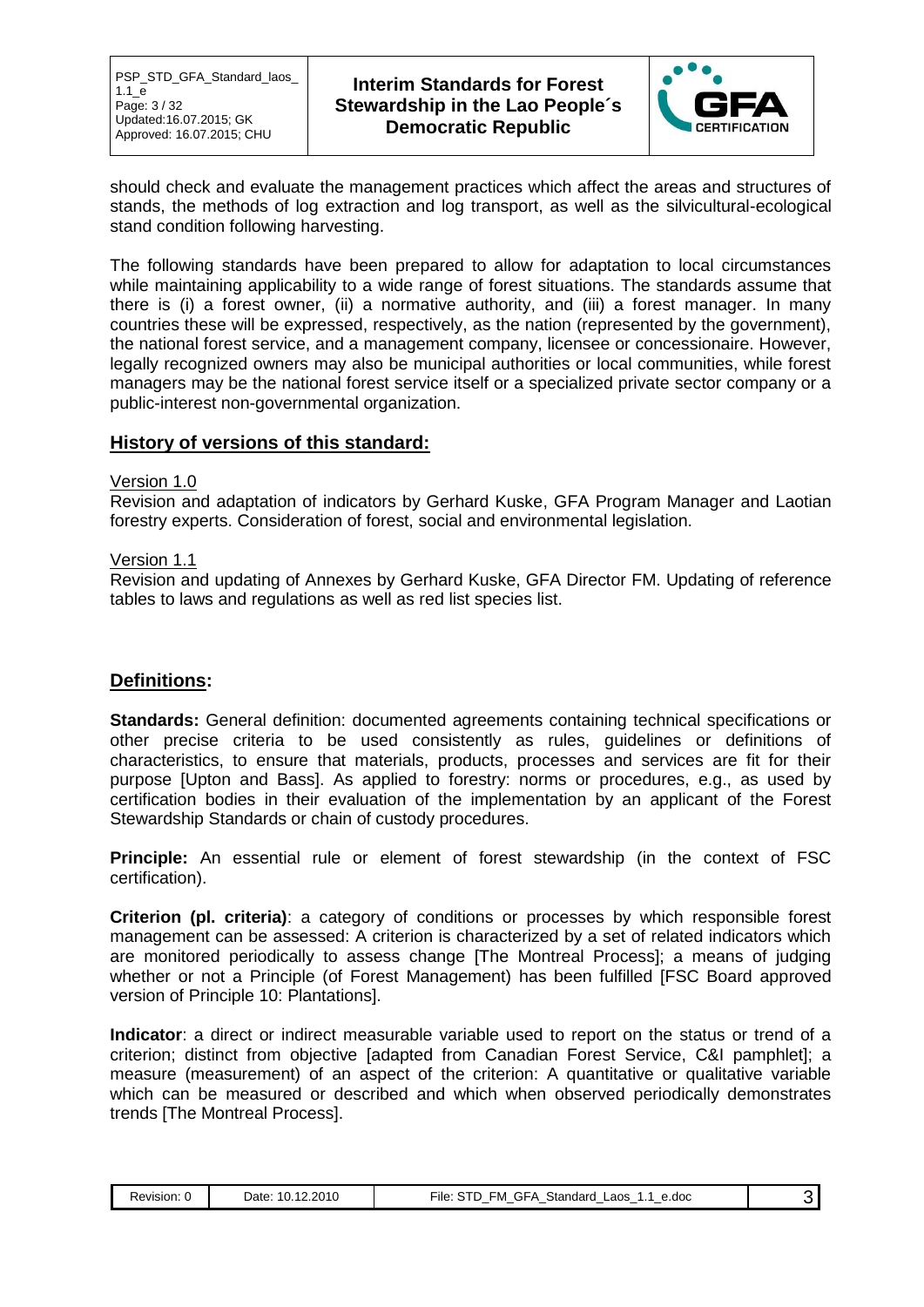

#### **PRINCIPLE #1: COMPLIANCE WITH LAWS AND FSC PRINCIPLES Forest management shall respect all applicable laws of the country in which they occur, and international treaties and agreements to which the country is a signatory, and comply with all FSC Principles and Criteria.**

**Criterion 1.1** Forest management shall respect all national and local laws and administrative requirements.

#### *Indicators:*

- *1.1.1 There is no evidence of non-compliance with all applicable national and local laws and administrative requirements.*
- *1.1.2 Responsible personnel demonstrate awareness of with the legal context in which they operate as well as relevant codes of practise, guidelines or agreements.*
- *1.1.3 Conflicts with laws or guidelines are documented and countermeasures have been developed (Not applicable to SLIMF operations).*

**Criterion 1.2** All applicable and legally prescribed fees, royalties, taxes and other charges shall be paid.

#### *Indicator:*

*1.2.1 There is evidence that all required fees etc. have been paid by the forest operation.*

**Criterion 1.3** In signatory countries, the provisions of all binding international agreements such as CITES, ILO Conventions, ITTA, and Convention on Biological Diversity, shall be respected. *Indicators:*

- *1.3.1 Forest managers respect CITIES provisions, ITTA and the Convention on Biological Diversity.*
- *1.3.2 Forest managers respect ILO provisions appropriate to their region. Implementation of the following ILO conventions is a minimum requirement for certification: 29, 87, 97, 98, 100, 105, 111, 131, 138, 141, 142, 143, 155, 169, 182, ILO Code of Practice on Safety and Health in Forest Work, Recommendation 135, Minimum Wage Fixing Recommendation, 1970 (SLIMF: Forest managers are aware of and have implemented controls to ensure continuing compliance with national legislation relating to labour matters).*

**Criterion 1.4** Conflicts between laws, regulations and the FSC Principles and Criteria shall be evaluated for the purposes of certification, on a case by case basis, by the certifiers and the involved or affected parties.

*Indicators:*

- *1.4.1 Conflicts between laws, regulations and the FSC Principles and Criteria are documented and are reported to the certification body.*
- *1.4.2 There is evidence that the FME is actively trying to solve identified conflicts.*

**Criterion 1.5** Forest management areas should be protected from illegal harvesting, settlement and other unauthorized activities. *Indicators:*

- *1.5.1 A system to identify and monitor illegal or unauthorized activities is in place and implemented.*
- *1.5.2 Appropriate protective measures (e.g. signs, special personnel) to avoid occurrence of unauthorised activities are in place and implemented.*

| $\sim$ $-$<br>12.2010<br>$\overline{A}$<br>Standard<br>GFA<br>e.doc<br>Date:<br>∟aos<br>$\sim$<br>Revision:<br>-ıle.<br>FМ<br>u.<br>$\sim$<br>$\overline{\phantom{a}}$<br>$\overline{\phantom{a}}$<br>$\overline{\phantom{a}}$<br>$\overline{\phantom{a}}$<br>$\overline{\phantom{a}}$<br>$\overline{\phantom{a}}$ |  |
|--------------------------------------------------------------------------------------------------------------------------------------------------------------------------------------------------------------------------------------------------------------------------------------------------------------------|--|
|--------------------------------------------------------------------------------------------------------------------------------------------------------------------------------------------------------------------------------------------------------------------------------------------------------------------|--|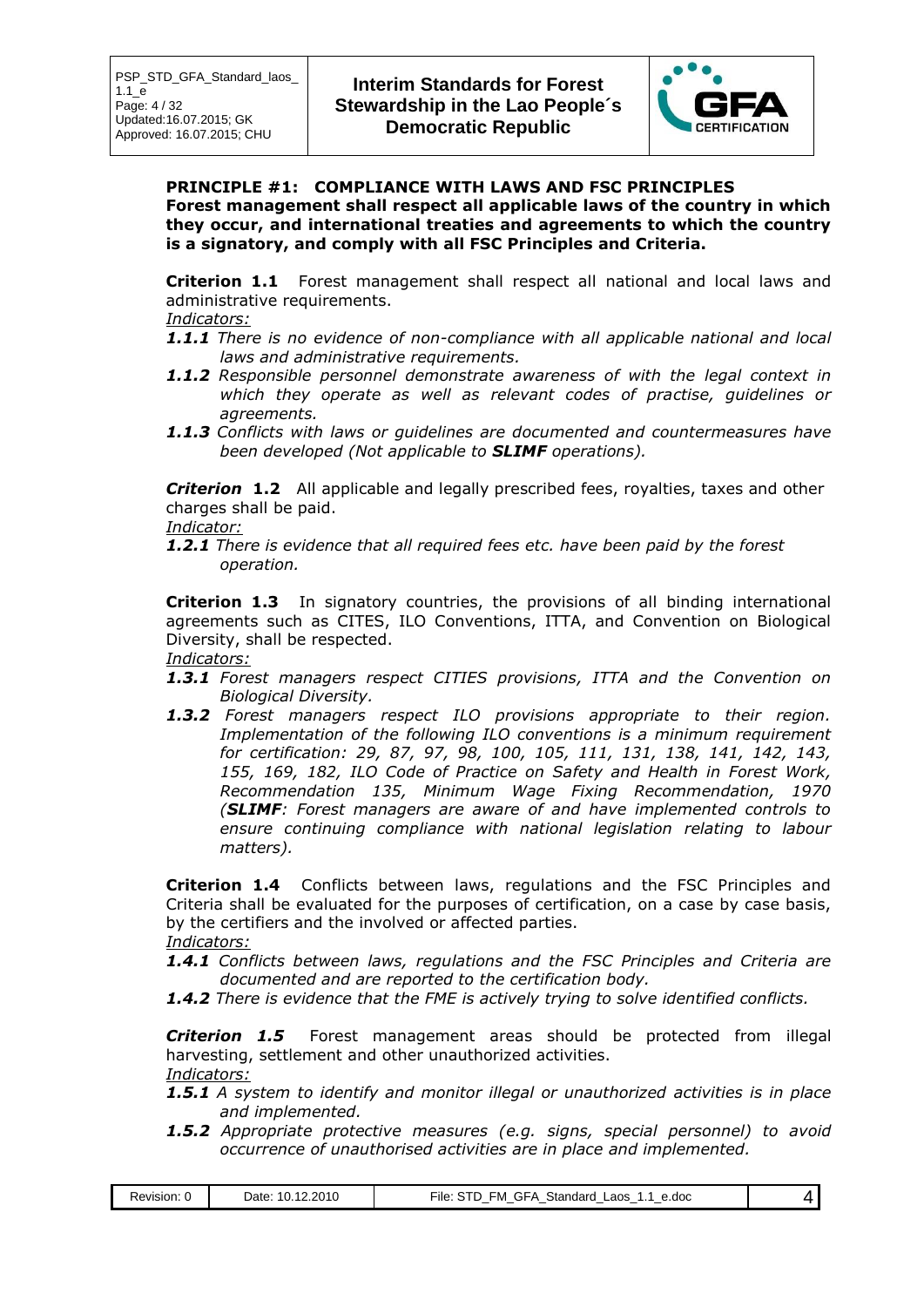

*1.5.3 Where appropriate, the forest manager should actively cooperate with local authorities to assist workers to secure residential land.*

**Criterion 1.6** Forest managers shall demonstrate a long-term commitment to adhere to the FSC Principles and Criteria. *Indicators:*

- *1.6.1 An appropriate statement is included in the official documents of the forest enterprise or the forest service committing the organization to adhere to the FSC certification standards on the forest under assessment. For large operations (>10.000 ha), the FME shall have a publicly available policy.*
- *1.6.2 Where the owner/Manager has some responsibility for forest lands not included in the scope of certification, there shall be a clear long term commitment to managing all forest according to FSC P&C. Prior to certification these forests shall comply with the latest FSC policy on partial certification.*

| Revision:<br>$\cdot$ | 10.12.2010<br>⊃ate: | ≂ile.<br>Standard<br>-M<br>_aos<br>e.doc<br>.-i⊢A<br>_ |  |
|----------------------|---------------------|--------------------------------------------------------|--|
|----------------------|---------------------|--------------------------------------------------------|--|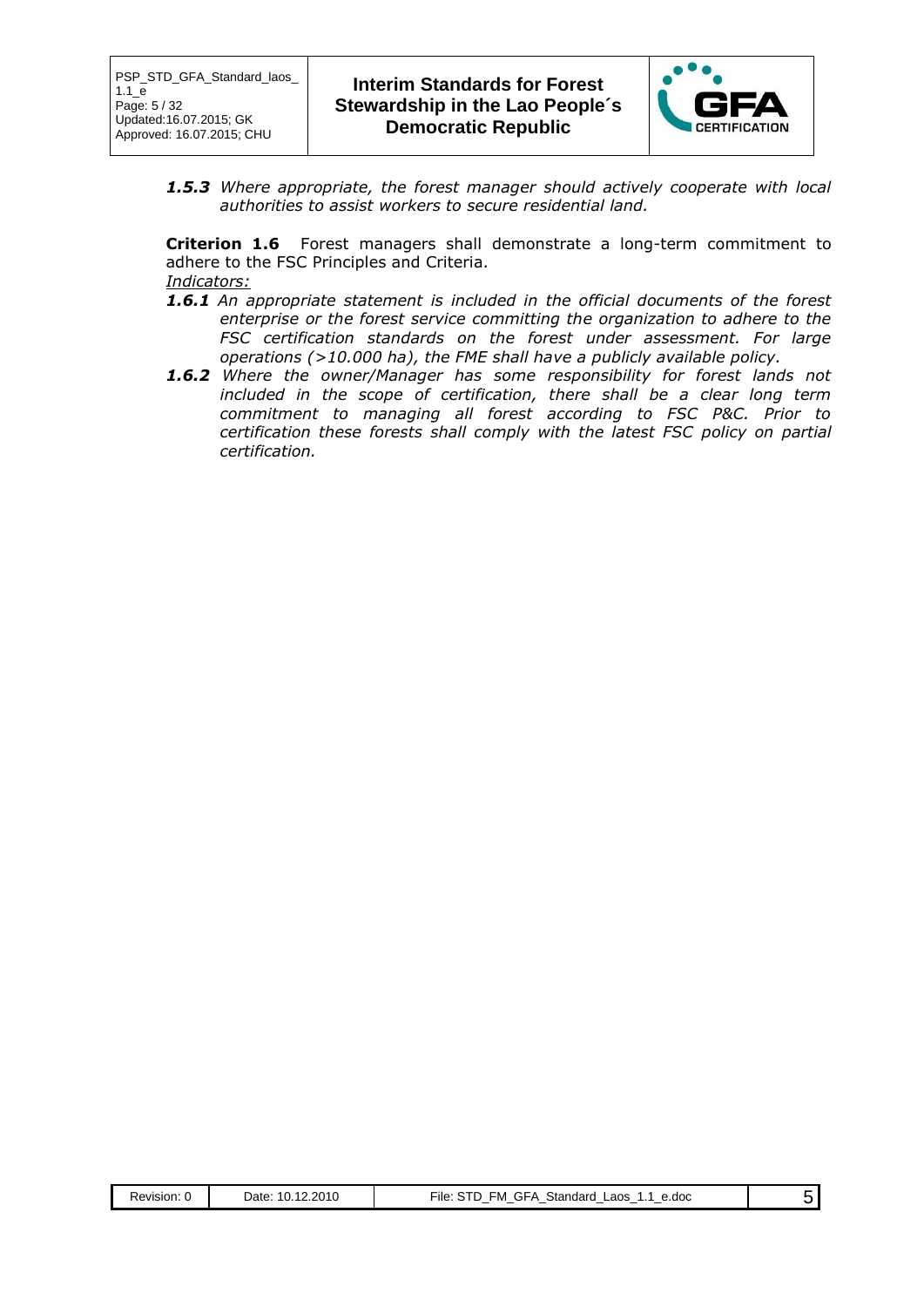

#### *PRINCIPLE #2: TENURE AND USE RIGHTS AND RESPONSIBILITIES Long-term tenure and use rights to the land and forest resources shall be clearly defined, documented and legally established.*

*Criterion 2.1 Clear evidence of long-term tenure and forest use rights to the land (e.g. land title, customary rights, or lease agreements) shall be demonstrated. Indicators:*

- *2.1.1 Documentation describing the legal status of the land and existing forest use.*
- *2.1.2 Conflicts on tenure and use rights are identified, recognised and documented.*
- *2.1.3 The FMU is committed to long-term forest management of at least the length of one rotation period or harvest cycle.*

**Criterion 2.2** Local communities with legal or customary tenure or use rights shall maintain control, to the extent necessary to protect their rights or resources, over forest operations unless they delegate control with free and informed consent to other agencies.

#### *Indicators:*

- *2.2.1 Local communities with legal or customary tenure or use rights are identified, documented and mapped.*
- *2.2.2 The FMU planning process includes participation of local communities or parties with legal or customary tenure or use rights.*
- *2.2.3 Forest managers provide local communities control over forest operations to the extent necessary to protect their rights and resources.*
- *2.2.4 Where communities have delegated control of their legal or customary tenure or use rights or parts thereof, this can be confirmed by documented agreements and/or interviews with representatives of the local communities.*

**Criterion 2.3** Appropriate mechanisms shall be employed to resolve disputes over tenure claims and use rights. The circumstances and status of any outstanding disputes will be explicitly considered in the certification evaluation. Disputes of substantial magnitude involving a significant number of interests will normally disqualify an operation from being certified. *Indicators:*

- *2.3.1 Appropriate documented procedures to resolve tenure claims and use right disputes are in place (SLIMF: There are no major unresolved disputes relating to tenure claims and use rights in the forest. Disputes or grievances are being resolved using locally accepted mechanisms and institutions).*
- *2.3.2 Records of disputes and the status of their resolution are maintained, including evidence related to the dispute and documentation of steps taken to resolve the dispute.*
- *2.3.3 Management policy and operational procedures exist which require that, in case of a dispute or disagreement between the local community and the forest managers concerning land rights, forestry operations which prejudice the future enjoyment of such rights by the community are halted until the dispute is resolved (not applicable to SLIMF).*
- *2.3.4 There is no evidence of any unresolved tenure and/or use rights disputes that are of substantial magnitude and involve a significant number of interests. This is applicable to all FMUs under responsibility of the owner / forest manager.*

| sior<br><b>או</b> ג<br>. | ∍ הר<br>Jate<br>U<br>ιч. | .doc<br>---<br>Sile.<br>-aos<br>- M<br>S⊺andar<br><br>$\overline{\phantom{a}}$<br>$\sim$<br>$\overline{\phantom{a}}$<br>$\sim$<br>$\overline{\phantom{a}}$<br>_ |  |
|--------------------------|--------------------------|-----------------------------------------------------------------------------------------------------------------------------------------------------------------|--|
|                          |                          |                                                                                                                                                                 |  |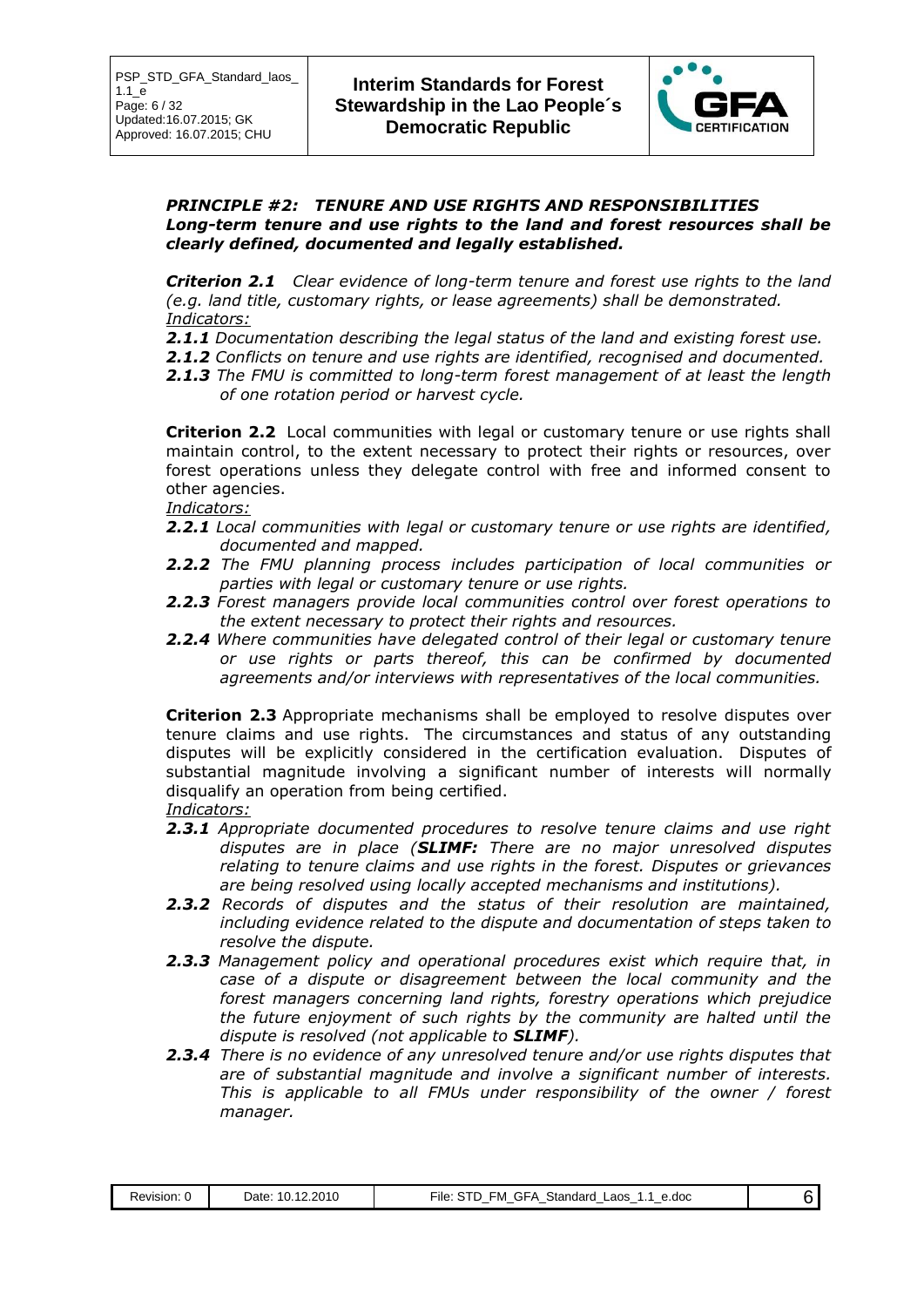

#### **PRINCIPLE #3: INDIGENOUS PEOPLES' RIGHTS**

**The legal and customary rights of indigenous peoples to own use and manage their lands, territories, and resources shall be recognized and respected.**

**Criterion 3.1** Indigenous peoples shall control forest management on their lands and territories unless they delegate control with free and informed consent to other agencies.

#### *Indicators:*

- *3.1.1 The identity, location and population of all indigenous and traditional peoples including migratory groups living in the vicinity of the management area are documented by the forest managers.*
- *3.1.2 All claims to lands, territories or customary rights within the management area are documented and/or clearly mapped.*
- *3.1.3 Rights identified in terms of Indicator 3.1.2 are respected.*
- *3.1.4 Forest management operations do not take place in areas identified in Indicator 3.1.2 above, without clear evidence of the free and informed consent of the indigenous or traditional peoples claiming such land, territory or customary rights.*

**Criterion 3.2** Forest management shall not threaten or diminish, either directly or indirectly, the resources or tenure rights of indigenous peoples. *Indicators:*

- *3.2.1 There is no evidence or indication that the FME threatens the rights and resources of indigenous people.*
- *3.2.2 Indigenous peoples are explicitly informed of any impacts that forest management may have on their resources or tenure rights and shared boundaries of the community´s lands are physically demarcated under the supervision of the community prior to any operation.*

**Criterion 3.3** Sites of special cultural, ecological, economic or religious significance to indigenous peoples shall be clearly identified in cooperation with such peoples, and recognized and protected by forest managers. *Indicators:*

- *3.3.1 Sites of special cultural, ecological, economic or religious significance to indigenous peoples are identified and mapped in cooperation with affected and interested stakeholders (SLIMF: Sites of special cultural, ecological, economic or religious significance to indigenous peoples and any special requirements are known).*
- *3.3.2 Policies and procedures for the protection of such sites during management operations are documented and implemented (SLIMF: Appropriate measures for the protection of such sites during management operations are implemented).*

| Revision: | 2010<br>Date: | File:<br>Standard<br>GFA<br>∟aos<br>e.doc<br>гM<br>$\cdot$ . 1<br>. . |  |
|-----------|---------------|-----------------------------------------------------------------------|--|
|           |               |                                                                       |  |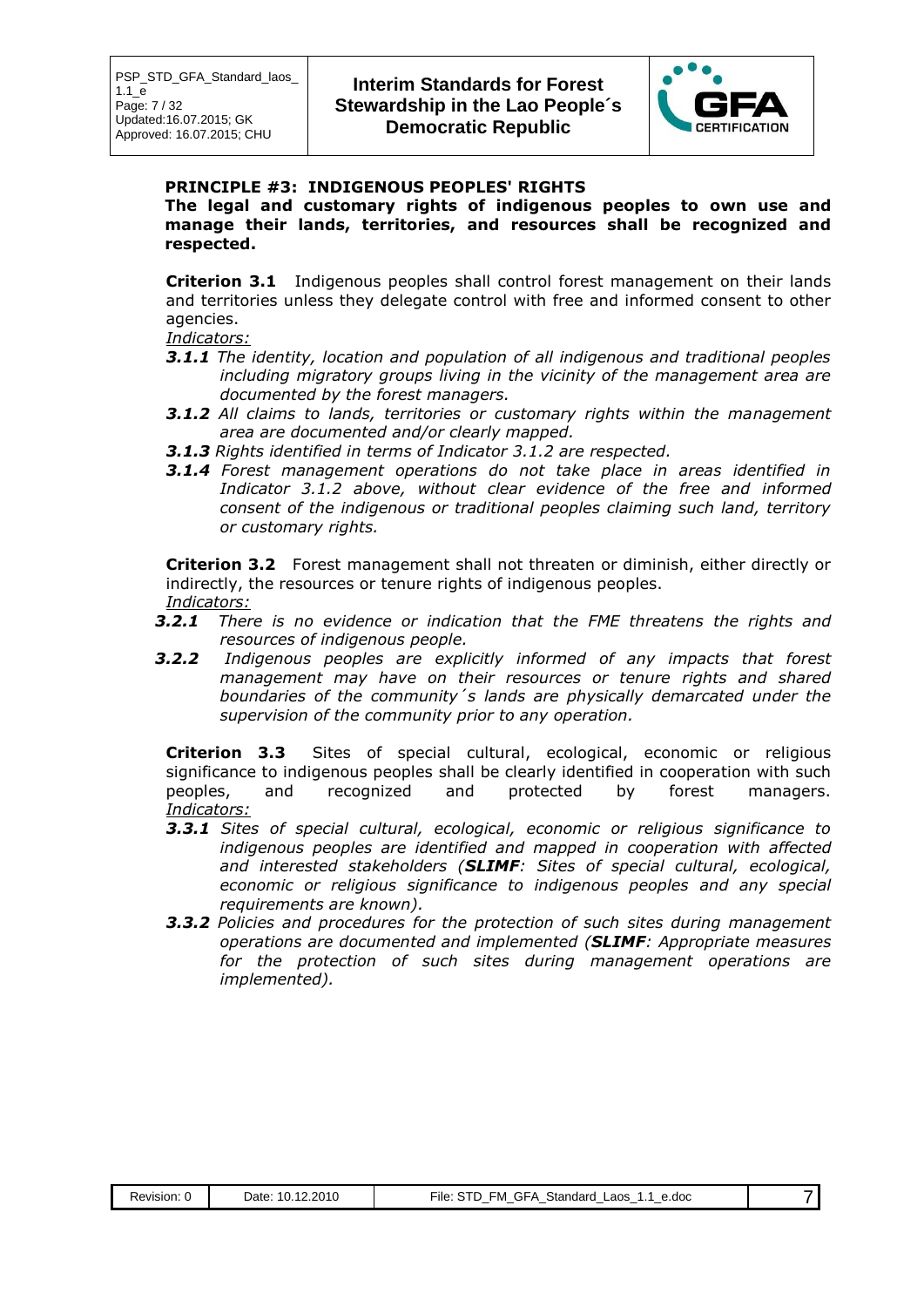

**Criterion 3.4** Indigenous peoples shall be compensated for the application of their traditional knowledge regarding the use of forest species or management systems in forest operations. This compensation shall be formally agreed upon with their free and informed consent before forest operations commence.

### *Indicators:*

- *3.4.1 Indigenous peoples´ traditional knowledge regarding the use of forest species or management systems in forest operations, which is being or may be utilized commercially by the FME, is documented.*
- *3.4.2 Written or verbal agreements on terms of compensation exist when there is use of traditional knowledge for commercial purposes.*
- *3.4.2 All agreed compensation is paid.*

| Revision: 0 | Date: 10.12.2010 | File: STD FM GFA Standard Laos<br>1.1 e.doc |  |
|-------------|------------------|---------------------------------------------|--|
|-------------|------------------|---------------------------------------------|--|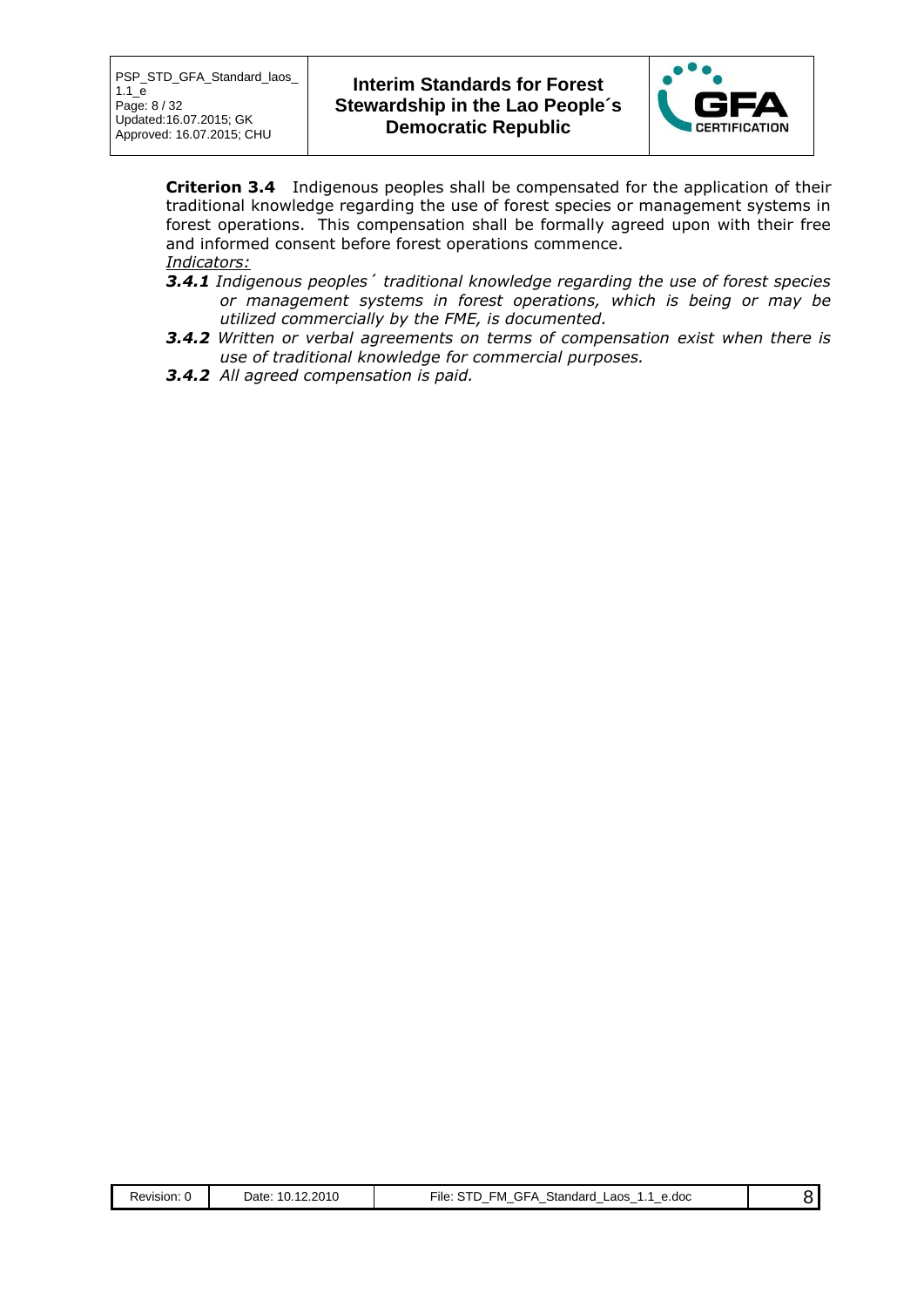

#### **PRINCIPLE #4: COMMUNITY RELATIONS AND WORKER'S RIGHTS Forest management operations shall maintain or enhance the long-term social and economic well-being of forest workers and local communities.**

**Criterion 4.1** The communities within, or adjacent to, the forest management area should be given opportunities for employment, training, and other services. *Indicators:*

- *4.1.1 Local and forest-dependent people have equal access to employment and training opportunities.*
- *4.1.2 In large scale operations (> 10.000 ha) training and/or other appropriate forms of assistance to local people and workers to meet the organisation´s long-term staffing requirements are developed and supported.*
- *4.1.3 Support is provided for local infrastructure and facilities at a level appropriate to the scale of the forest resources (not applicable to SLIMF operations).*
- *4.1.4 Employees are not discriminated in hiring, advancement, dismissal remuneration and employment related to social security.*
- *4.1.5 The forest manager shall ensure that all employees, contractors and subcontractors working in the forest of the certificate holder are paid a fair wage and other benefits, which meet or exceed all legal requirements and those provided in comparable occupations in the same region.*

**Criterion 4.2** Forest management should meet or exceed all applicable laws and/or regulations covering health and safety of employees and their families. *Indicators:*

- *4.2.1 Managers are familiar with relevant health and safety guidelines and regulations. For large scale organisations (> 10.000 ha) a written safety and health policy and management system are in place.*
- *4.2.2 Managers have assessed the risk to workers of particular tasks and equipment, and take measures to reduce or eliminate such risks (SLIMF: All work done in the forest must comply with health and safety laws and regulations).*
- *4.2.3 Safety training is carried out, relevant to the tasks of workers and the equipment used.*
- *4.2.4 Workers, including subcontractors, are provided with safety equipment, relevant to the tasks of workers, the equipment used and consistent with ILO Code of Practice on Safety and Health in Forestry. (SLIMF: All work done in the forest must comply with health and safety laws and regulations. The forest manager shall demonstrate reasonable efforts to comply with ILO Code of Practice on Safety and Health in Forestry if available in the country).*
- *4.2.5 Where workers stay in camps, conditions for accommodation and nutrition comply at least with ILO Code of Practice on Safety and Health in Forestry.*
- *4.2.6 An internal control system to ensure health and care is in place (incl. Statistics on accidents).*
- *4.2.7 Health and care measures are supported by the employer (e. g. allowance for personal safety equipment).*
- *4.2.8 There is assured compensation benefits in case of accidents.*
- *4.2.9 Contractors not complying with all above mentioned indicators are excluded from forest operations.*
- *4.2.10 Wages and other social well being of labourers in the FMU, including subcontractors, are equal or higher than the average level in the region.*

| Revision: | .12.2010<br>Date: 10.1 | <b>GFA</b><br>Standard<br>FM.<br>5TD<br>∟aos<br>File∶<br>1.1<br>e.doc<br>-<br>- |  |  |
|-----------|------------------------|---------------------------------------------------------------------------------|--|--|
|-----------|------------------------|---------------------------------------------------------------------------------|--|--|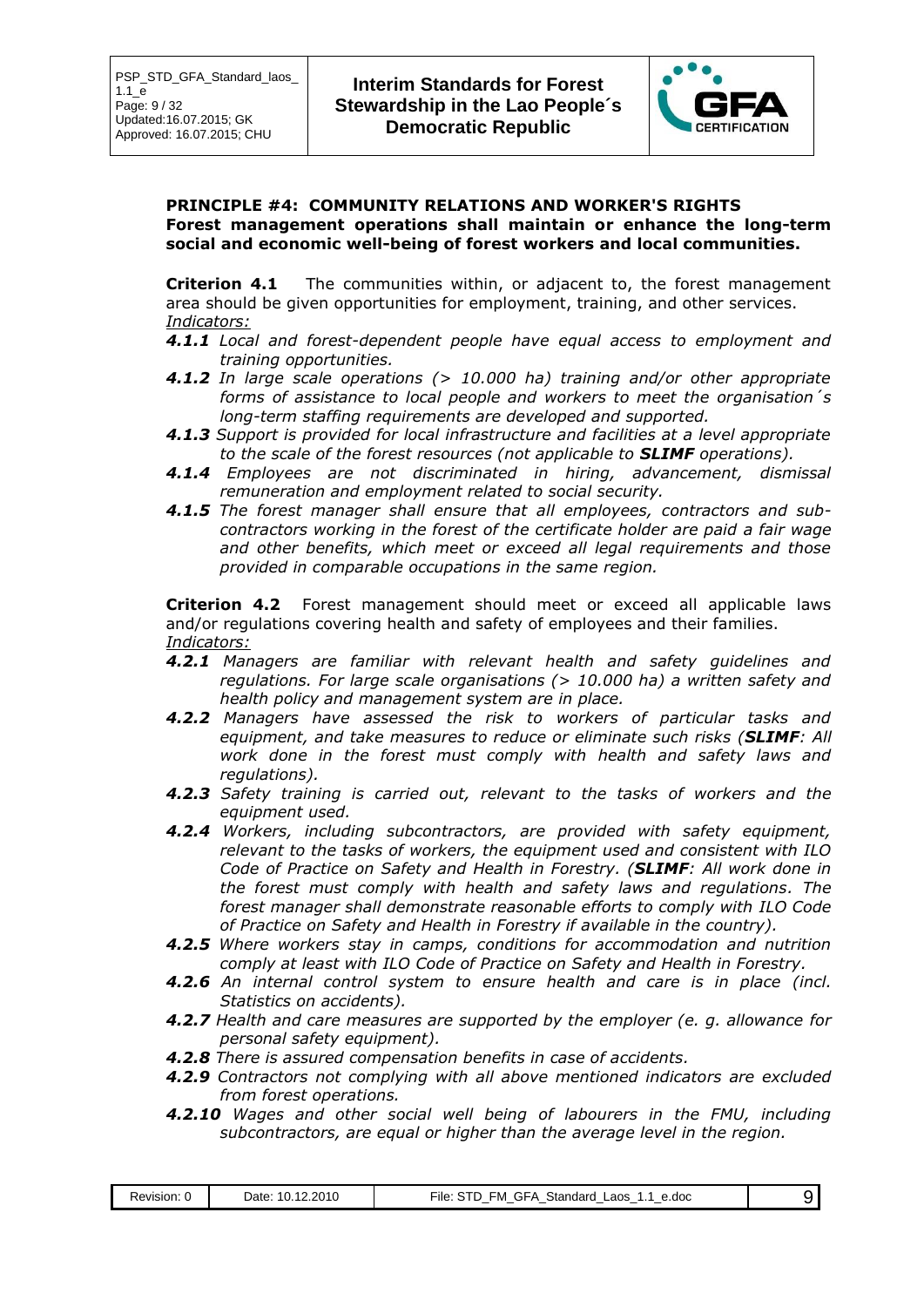

**Criterion 4.3** The rights of workers to organize and voluntarily negotiate with their employers shall be guaranteed as outlined in Conventions 87 and 98 of the International Labour Organisation (ILO).

*Indicators:*

- *4.3.1 Employment conditions comply with International Labour Organisation convention 87 (This Convention relates to the rights of workers to: freedom of association and protection of the right to organise).*
- *4.3.2 Employment conditions comply with International Labour Organisation convention 98 (This Convention relates to the rights of workers to: organise and bargain collectively).*
- *4.3.3 A point of contact for workers with problems is established. Workers should have the opportunity to express their concerns in confidential form (e.g. letter boxes).*
- *4.3.4 The wages, salaries and other social welfare benefits agreed between the employer and the employees or their representatives (e. g. unions) are fixed in the contracts.*

**Criterion 4.4** Management planning and operations shall incorporate the results of evaluations of social impact. Consultations shall be maintained with people and groups directly affected by management operations. *Indicators:*

- *4.4.1 There are systems in place that provide an evaluation of the social impact, appropriate to the size and intensity of their operations that:*
	- *-identifies affected groups*
	- *-includes consultation with affected groups*
	- *-identifies the main impacts of the operation on those groups*
	- *-specifies measures to ameliorate identified negative impacts*

*-provides for regular contact with affected groups to monitor effectiveness of measures.*

- *4.4.2 Adverse impacts, opportunities for positive impact and areas of potential conflicts identified by evaluations are adequately addressed in management planning (not applicable to SLIMF).*
- *4.4.3 An up-to-date list of stakeholders is maintained (SLIMF: Relevant stakeholders are known to the enterprise).*
- *4.4.4 Systems for periodical stakeholder consultation (e.g. round table meetings) are in place and implemented.*

**Criterion 4.5** Appropriate mechanisms shall be employed for resolving grievances and for providing fair compensation in the case of loss or damage affecting the legal or customary rights, property, resources, or livelihoods of local peoples. Measures shall be taken to avoid such loss or damage.

*Indicators:*

- *4.5.1 Procedures for consistently and effectively resolving disputes and grievances and determining compensation for loss or damage are implemented. Large scale operations (> 10.000 ha) have a written dispute resolution procedure and announce its existence in stakeholder meetings).*
- *4.5.2 The FME makes every reasonable effort to avoid losses and damages affecting local peoples, and in resolving grievances related to legal rights, damage compensation and negative impacts.*

| 12.2010<br>Standard<br>$\overline{ }$<br>-M<br>e.doc<br>Date<br>_aos<br>Revision:<br>-ıle<br>⊣د.<br>.<br>. .<br>$\overline{\phantom{a}}$<br>$\overline{\phantom{a}}$<br>$\overline{\phantom{a}}$<br>$\sim$<br>-<br>_ |  |
|----------------------------------------------------------------------------------------------------------------------------------------------------------------------------------------------------------------------|--|
|----------------------------------------------------------------------------------------------------------------------------------------------------------------------------------------------------------------------|--|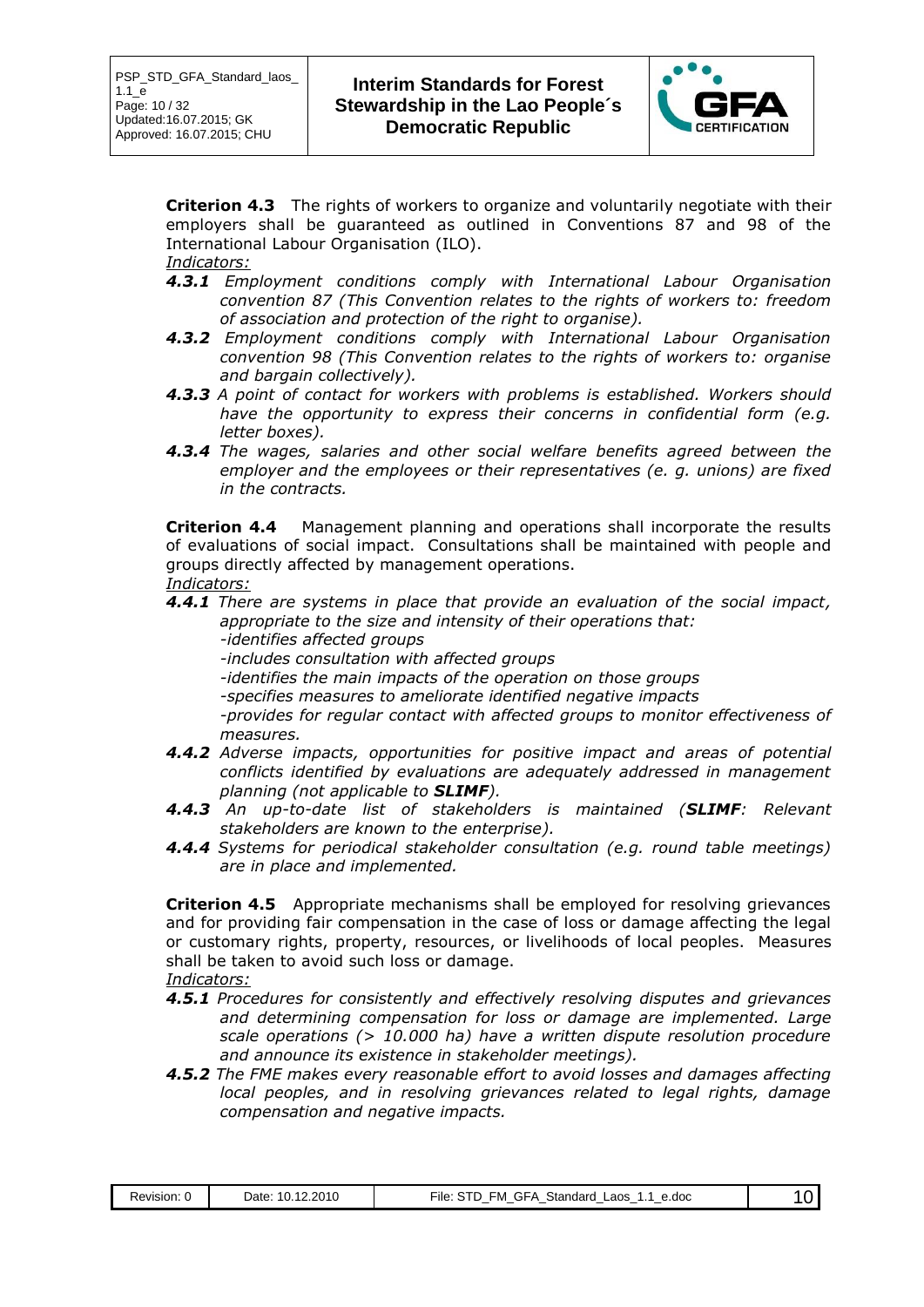

### **PRINCIPLE # 5: BENEFITS FROM THE FOREST**

**Forest management operations shall encourage the efficient use of the forest's multiple products and services to ensure economic viability and a wide range of environmental and social benefits.**

**Criterion 5.1** Forest management should strive toward economic viability, while taking into account the full environmental, social, and operational costs of production, and ensuring the investments necessary to maintain the ecological productivity of the forest.

#### *Indicators:*

- *5.1.1 A work plan and budget is in place, showing expected costs and revenues for at least the current fiscal year.*
- *5.1.2 The annual budget specifies the costs associated with implementation of the social and environmental commitments identified (see Principle 4 and 6 of this standard), as well as all operational costs (SLIMF: The forest manager is aiming at being in an economically viable situation which permits long term forest management).*
- *5.1.3 The income predicted in the annual budget is based upon sound assumptions and is consistent with product values comparable to regional and national norms.*
- *5.1.4 Where necessary, investments are made to maintain the ecological productivity of the forest.*

**Criterion 5.2** Forest management and marketing operations should encourage the optimal use and local processing of the forest's diversity of products. *Indicators:*

- *5.2.1 When possible, the FME should promote the utilization and sustainable harvesting of common, lesser known species and non-timber-forest-products (not applicable to SLIMF).*
- *5.2.2 The enterprise sells its forest products preferably to local or regional processing industries if available*, unless there is a justifiable reason for not doing so.

**Criterion 5.3** Forest management should minimize waste associated with harvesting and on-site processing operations and avoid damage to other forest resources.

*Indicators:*

- *5.3.1 Harvesting techniques are designed to avoid log breakage, timber degrade and damage to the forest stand.*
- *5.3.2 Methods to avoid locally defined unacceptable damage to soil, water systems and wetlands, riparian zones, residual forest areas and sensitive sites are being implemented.*
- *5.3.3 On large enterprises (> 10.000 ha) on-site processing operations follow the latest standards and technologies and have written procedures specifying the measures to avoid damages.*
- *5.3.4 Harvested timber is transported from the forest before the deterioration or decomposition processes start.*
- *5.3.5 Wood waste and damages to the remaining forest during harvesting, on-site processing and extraction are minimized.*
- *5.3.6 Regular training courses on harvesting procedures and transportation methods for staff and workers are conducted.*

| Revision:<br>. . | 2010<br>12<br>Date<br>$\sim$<br>$\sim$ | . GFA<br>٠M<br>Standard<br>-aos<br>e.doc<br>∙ıle<br>. .<br>. .<br>$\overline{\phantom{a}}$<br>$\overline{\phantom{a}}$<br>$\overline{\phantom{a}}$<br>$\overline{\phantom{a}}$<br>$\overline{\phantom{a}}$<br>$\overline{\phantom{a}}$ | $\mathbf{v}$ |  |
|------------------|----------------------------------------|----------------------------------------------------------------------------------------------------------------------------------------------------------------------------------------------------------------------------------------|--------------|--|
|------------------|----------------------------------------|----------------------------------------------------------------------------------------------------------------------------------------------------------------------------------------------------------------------------------------|--------------|--|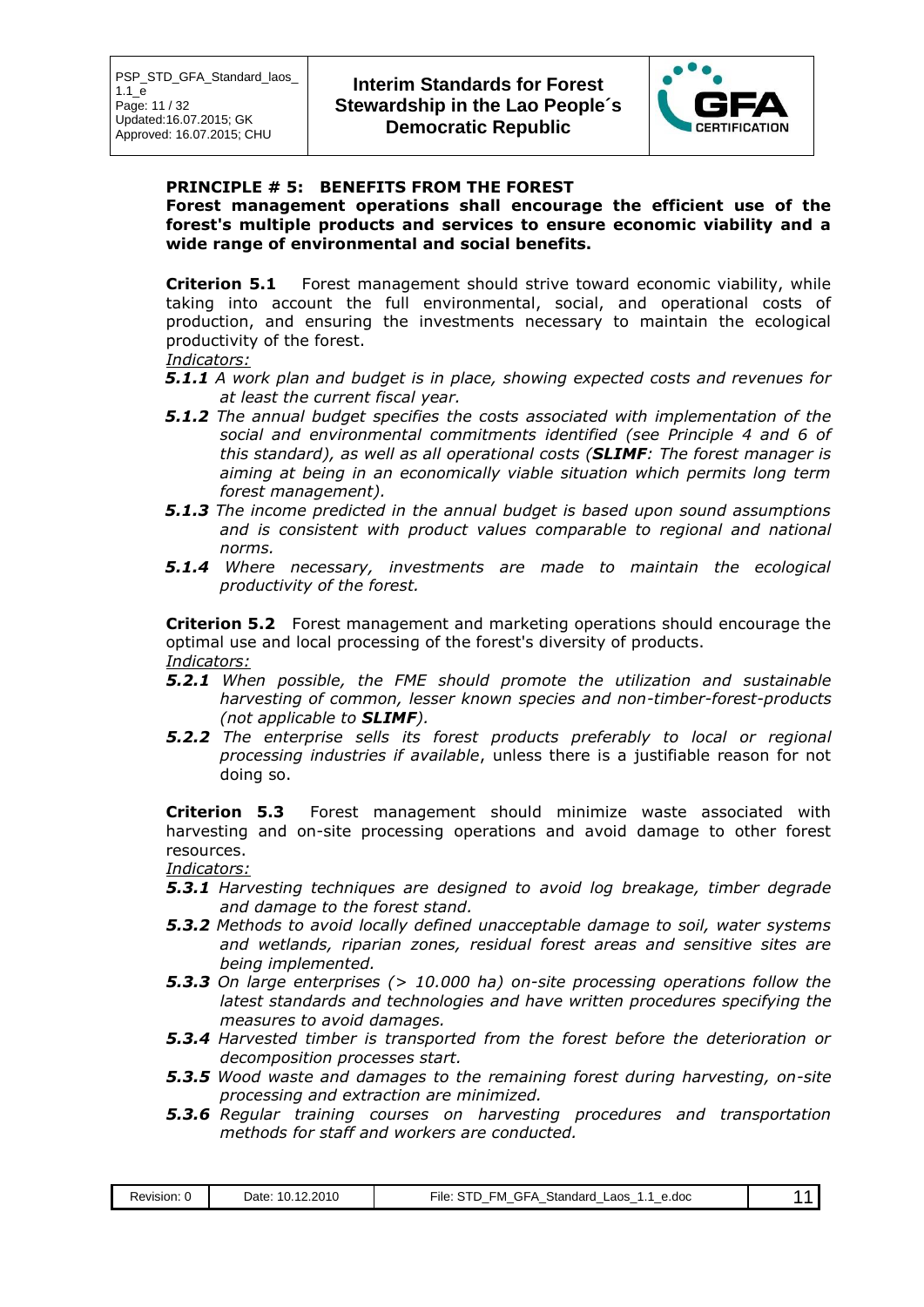

**Criterion 5.4** Forest management should strive to strengthen and diversify the local economy, avoiding dependence on a single forest product. *Indicators:*

- *5.4.1 Forest management is oriented at the production of a wide variety of forest products (timber and non-timber, including lesser known species) and services including tourism and recreation.(Not applicable to SLIMF).*
- *5.4.2 The utilisation of non-timber forest products by local community enterprises is encouraged where this does not jeopardize other management objectives.*

**Criterion 5.5** Forest management operations shall recognize, maintain, and, where appropriate, enhance the value of forest services and resources such as watersheds and fisheries.

#### *Indicators:*

- *5.5.1 Forest managers are aware of the range of forest services and resources such as watersheds and fisheries.*
- *5.5.2 Sensible or special areas like watersheds are considered in management planning and implementation and are designated on maps.*
- *5.5.3 Guidelines and measures for the protection and enhancement of forest values and services are in place and implemented.*
- *5.5.4 Forestry activities do not damage habitats of commercially or culturally significant fish species within the forest area or downstream.*

**Criterion 5.6** The rate of harvest of forest products shall not exceed levels which can be permanently sustained. *Indicators:*

- *5.6.1 Planning of the annual allowable cut (AAC) is clearly stated in the forest management plan and is based on recognized (published) methods and in accordance to the management objectives set.*
- *5.6.2 The expected level of harvesting is clearly justified in terms of the permanently sustainable yield of the forest products on which the management plan is based.*
- *5.6.3 Volumes harvested are monitored, documented and taken into account during the planning process.*
- *5.6.4 Authorized harvesting of non-timber-forest-products does not exceed calculated replenishment rates over the long term.*

| Revision: | 10.12.2010<br>Date: | GFA<br><sup>⊏</sup> ile:<br>Standard<br>FM.<br>Laos<br>e.doc<br>٠.<br>$\overline{\phantom{a}}$ |  |
|-----------|---------------------|------------------------------------------------------------------------------------------------|--|
|           |                     |                                                                                                |  |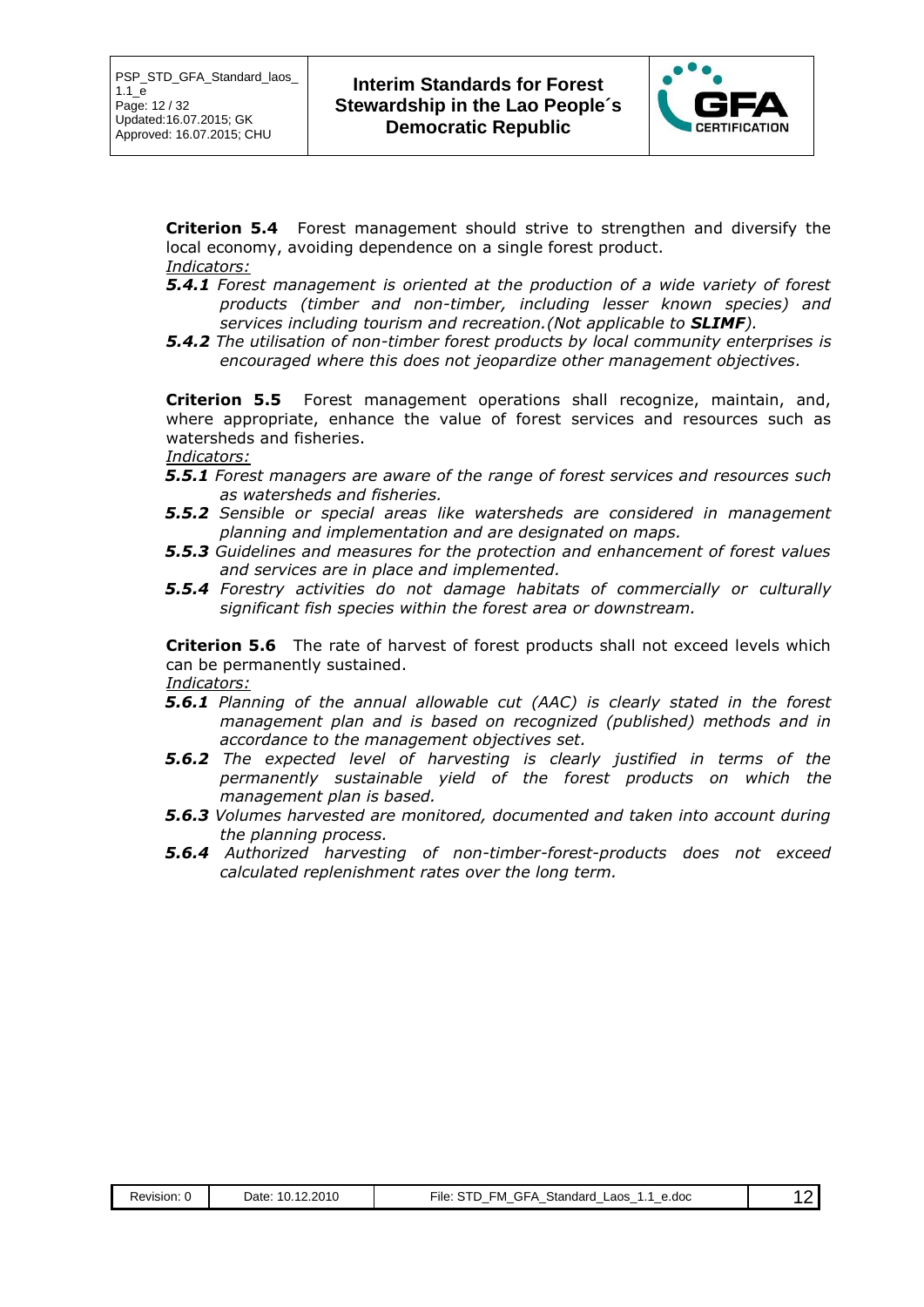

#### **PRINCIPLE #6: ENVIRONMENTAL IMPACT**

**Forest management shall conserve biological diversity and its associated values, water resources, soils, and unique and fragile ecosystems and landscapes, and, by so doing, maintain the ecological functions and the integrity of the forest.**

**Criterion 6.1** Assessment of environmental impacts shall be completed - appropriate to the scale, intensity of forest management and the uniqueness of the affected resources -- and adequately integrated into management systems. Assessments shall include landscape level considerations as well as the impacts of on-site processing facilities. Environmental impacts shall be assessed prior to commencement of site-disturbing operations.

#### *Indicators:*

- *6.1.1 A system assessing environmental impacts appropriate to the scale and intensity of forest management, and the uniqueness of the affected resources is being implemented and documented prior to the start of any operation (SLIMF: Before starting any operation, the possible negative impacts are identified and the operations are designed to minimize them. Assessments do not need to be documented unless legally required).*
- *6.1.2 The results of these assessments are taken into account in subsequent operations and, if necessary, in the planning process.*

**Criterion 6.2** Safeguards shall exist which protect rare, threatened and endangered species and their habitats (e.g., nesting and feeding areas). Conservation zones and protection areas shall be established, appropriate to the scale and intensity of forest management and the uniqueness of the affected resources. Inappropriate hunting, fishing, trapping and collecting shall be controlled.

*Indicators:*

- *6.2.1 Rare, endangered or threatened species and their habitats (e.g. nesting and feeding areas) present or likely to be present are identified and mapped (SLIMF: Where known, rare and endangered species and their habitats are protected).*
- *6.2.2 Procedures to safeguard such species are documented and implemented (SLIMF: Procedures to safeguard such species are implemented).*
- *6.2.3 Conservation zones, protection areas and wildlife corridors are established and demarcated on maps, appropriate to the scale and intensity of forest management and the uniqueness of the affected resources (not applicable to single SLIMF operations).*
- *6.2.4 Selection of conservation zones and protected areas is justified in terms of their potential to maximise their contribution to the maintenance or enhancement of biodiversity.*
- *6.2.5 The movement of key plant and animal species between reserved and harvested areas is encouraged by retaining corridors of uncut forest based on streamsides with links up slopes and across ridges to connecting any large patches of forest which will not be harvested (not applicable to single SLIMF operations).*
- *6.2.6 Authorized hunting, fishing, grazing and collecting activities are managed to ensure they do not exceed sustainable levels.*
- *6.2.7 Inappropriate activities, such as illegal hunting or trapping of protected species are prevented.*

| PVISION. | .2010<br>. .<br>Jate<br>0 | $\sim$ $-$<br>Standard<br>e.doc<br>-aos<br>∹ile<br>- M<br>۱.,<br>$-$<br>$\overline{\phantom{a}}$<br>$\overline{\phantom{a}}$<br>$\overline{\phantom{a}}$<br>$-$<br>. |  |
|----------|---------------------------|----------------------------------------------------------------------------------------------------------------------------------------------------------------------|--|
|          |                           |                                                                                                                                                                      |  |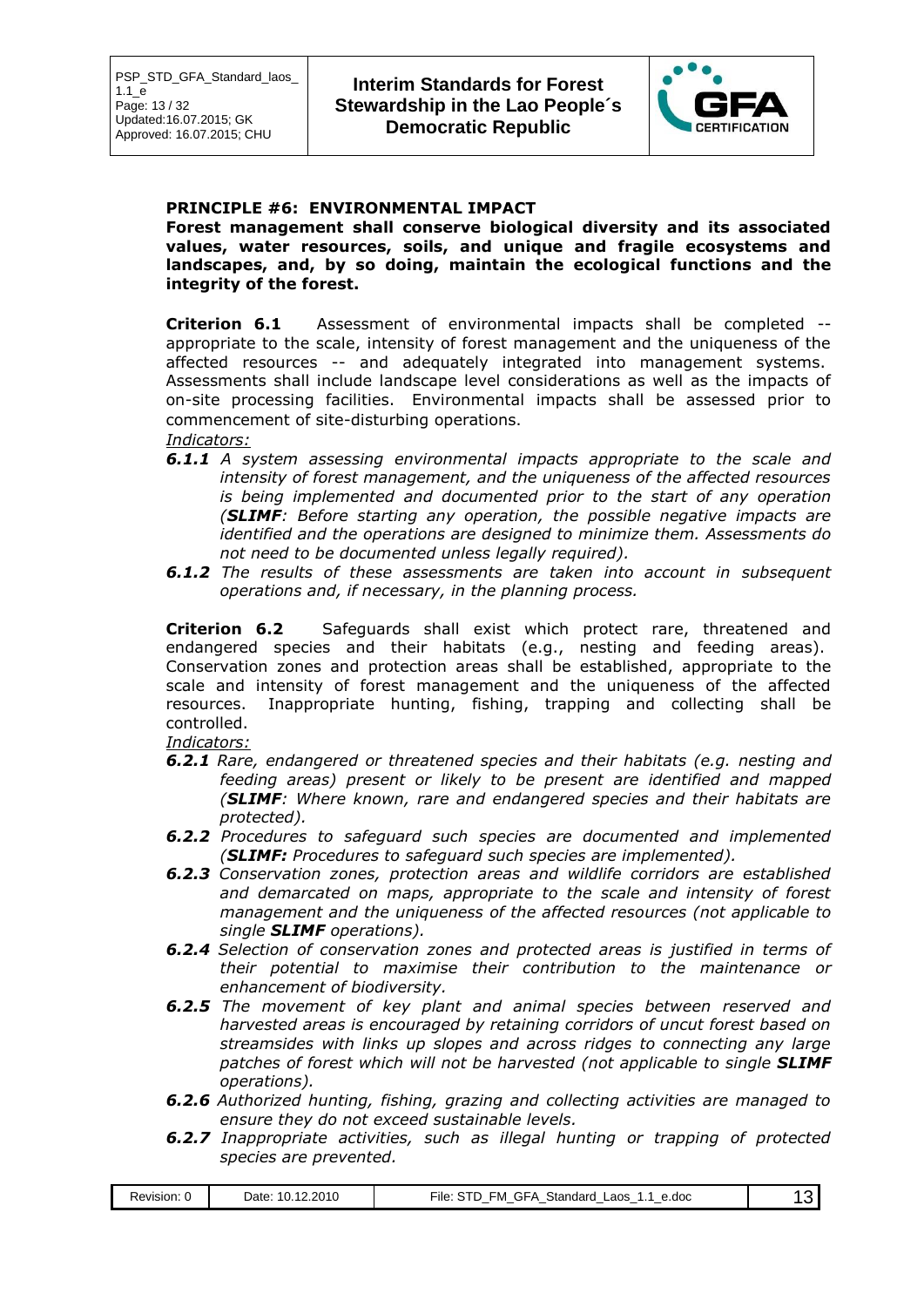

**Criterion 6.3** Ecological functions and values shall be maintained intact, enhanced, or restored, including:

a) Forest regeneration and succession,

b) Genetic, species, and ecosystem diversity,

c) Natural cycles that affect the productivity of the forest ecosystem.

#### *Indicators:*

- *6.3.1 The silvicultural system adopted is appropriate to the ecology of the forest.*
- *6.3.2 Systems that use small clearfell areas, selective felling and create varied age class have been considered.*
- *6.3.3 Forestry operations must, if appropriate to the silvicultural system, aim for a mixture of compartments differing in size, shape, species, and date of planting and felling, in harmony with the landscape.*
- *6.3.4 The scale of felling (e.g. coupe size) is commensurate with the natural dynamics of the forest type and the area under consideration (unless clearly justified silvicultural reasons are given).*
- *6.3.5 Selective felling and thinning regimes are designed to maintain genotypic Diversity.*
- *6.3.6 Biodiversity is routinely maintained by the retention of marginal habitats e.g. streamside vegetation, vegetation on rocky outcrops, swamps and heaths.*
- *6.3.7 Standing and fallen dead wood habitats are retained to an appropriate extend.*

**Criterion 6.4** Representative samples of existing ecosystems within the landscape shall be protected in their natural state and recorded on maps, appropriate to the scale and intensity of operations and the uniqueness of the affected resources.

*Indicator:*

*6.4.1 Representative samples of existing ecosystems within the landscape are protected in their natural state and recorded on maps, appropriate to the scale and intensity of operations and the uniqueness of the affected resources (SLIMF: Where representative samples of ecosystems are known to exist in the FMU these shall be protected).*

**Criterion 6.5** Written guidelines shall be prepared and implemented to: control erosion; minimize forest damage during harvesting, road construction, and all other mechanical disturbances; and protect water resources.

*Indicators:*

- *6.5.1 Appropriate local guidelines on harvesting and road construction meeting national or regional best practise requirements (like e.g. FAO Model Code of Forest Harvesting Practice) are available to forest managers and superiors (SLIMF: All forest management operations that may damage soil (e.g. compaction, erosion) and methods to mitigate or avoid such are known) .*
- *6.5.2 Guidelines developed in terms of indicator 6.5.1 are implemented during operations and planning.*
- *6.5.3 Buffer zones are maintained along watercourses and around water bodies. These buffer zones are demarcated on maps and comply with specifications made in national and regional best practise guidelines (like e.g. FAO Model Code of Forest Harvesting Practice).*
- *6.5.4 Operators are aware of and able to implement adequate emergency procedures to clean up following accidental oil and chemical spillages.*
- *6.5.5 No pollution of adjacent waters with increased amounts of sediments is caused by the logging operations.*

| эг<br>u<br>$-$<br>$\overline{\phantom{a}}$<br>--<br>$\sim$<br>$\overline{\phantom{a}}$<br>$\sim$ | Revision. | 2.2010<br>Date | Stan<br>.<br>e.doc<br>_aos<br>∙ıle<br>чw<br>aaro<br>٠. |  |
|--------------------------------------------------------------------------------------------------|-----------|----------------|--------------------------------------------------------|--|
|--------------------------------------------------------------------------------------------------|-----------|----------------|--------------------------------------------------------|--|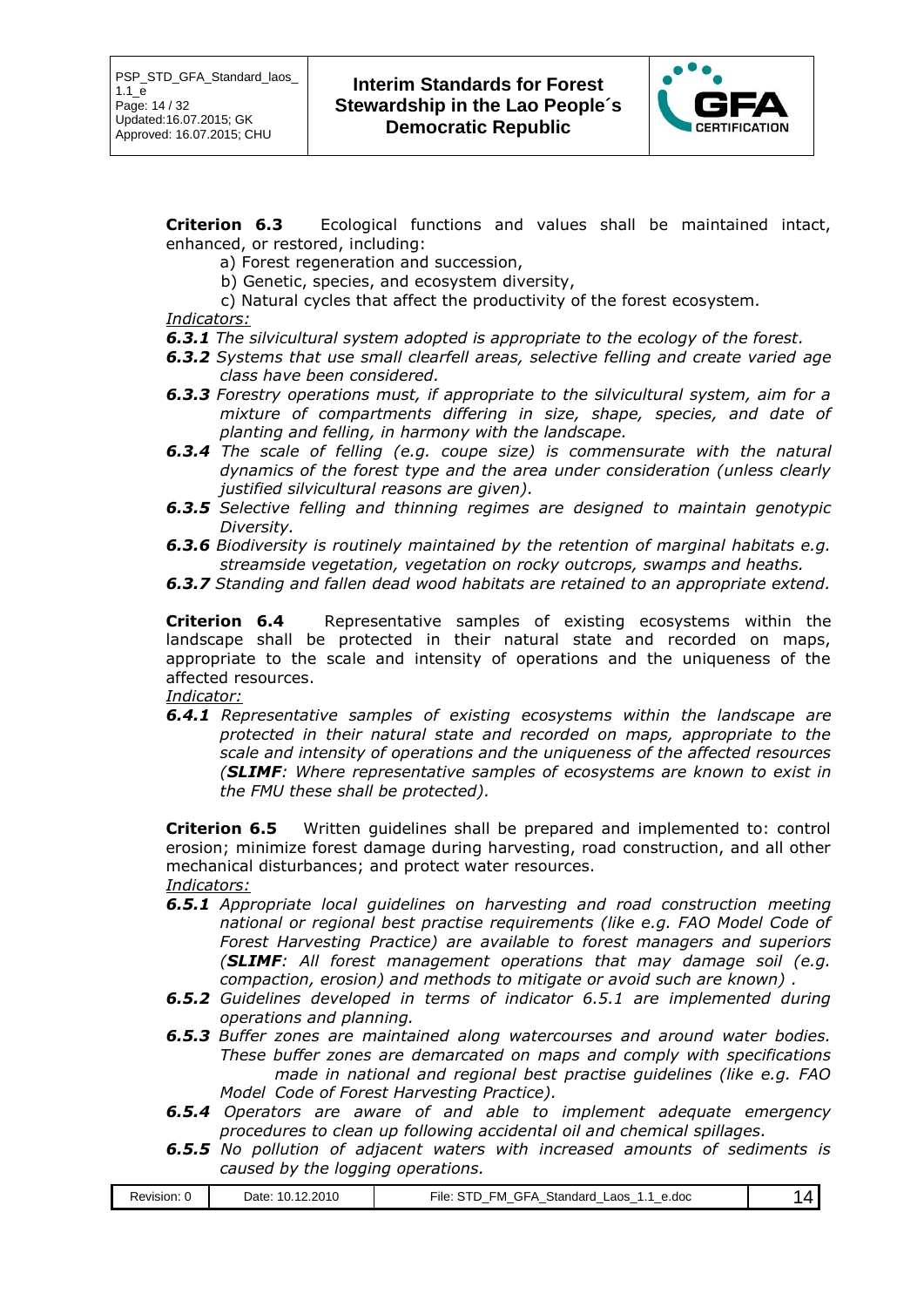

- *6.5.6 Policies and procedures include the following norms, which are implemented:Protected areas are physically demarcated, at least temporarily, before any forest operations start on nearby land -Harvesting machinery must not enter streams except at designated and designed stream crossings* 
	- *-Lop and top shall not be pushed into streams*
	- *-Extraction is stopped when soils are saturated*
	- *-The use of brash mats is specified, where appropriate.*
- *6.5.7 All timber harvest operations are carried out according to planning Instructions.*
- *6.5.8 Workers receive adequate training in harvesting and extraction methods. For large scale FMEs (> 10.000 ha) a written training program and training records are available.*

**Criterion 6.6** Management systems shall promote the development and adoption of environmentally friendly non-chemical methods of pest management and strive to avoid the use of chemical pesticides. World Health Organization Type 1A and 1B and chlorinated hydrocarbon pesticides; pesticides that are persistent, toxic or whose derivatives remain biologically active and accumulate in the food chain beyond their intended use; as well as any pesticides banned by international agreement, shall be prohibited. If chemicals are used, proper equipment and training shall be provided to minimize health and environmental risks. *Indicators:*

- *6.6.1.Documented pest, disease and weed control strategies are available.*
- *6.6.2 Chemicals are only use when absolutely necessary to achieve defined management aims. Synthetic chemicals are only used where there is no known non-chemical alternative not entailing excessive costs.*
- *6.6.3 There is an up-to-date list of all pesticides used in the organisation that documents trade name and active ingredient. Where not provided by the product label, authorized applications, application methods and rates will also be documented.*
- *6.6.4 Prohibited pesticides are not used except where pesticides derogation has been obtained from the FSC Secretariat or an emergency exemption has been authorized by GFA prior to use.*
- *6.6.5 Use of chemicals (arboricides, insecticides, herbicides etc.) is strictly controlled.*
- *6.6.6 If chemicals are used, proper equipment is used for the application and staff is trained appropriately.*
- *6.6.7 Application of chemicals within 10m of watercourses and 30m around reservoirs and lakes is prohibited.*
- *6.6.8 Application if heavy rain is expected, during wet weather, on frozen snow– covered ground or ground that has baked dry during a drought is prohibited.*
- *6.6.9 Storage and handling of chemicals follows the latest guidelines on safety and health.*

| GFA<br>10.12.2010<br>™ile:<br><b>STD</b><br>Standard<br>FM.<br>Laos<br>Revision: C<br>e.doc<br>⊃ate:<br>1.1 |  |
|-------------------------------------------------------------------------------------------------------------|--|
|-------------------------------------------------------------------------------------------------------------|--|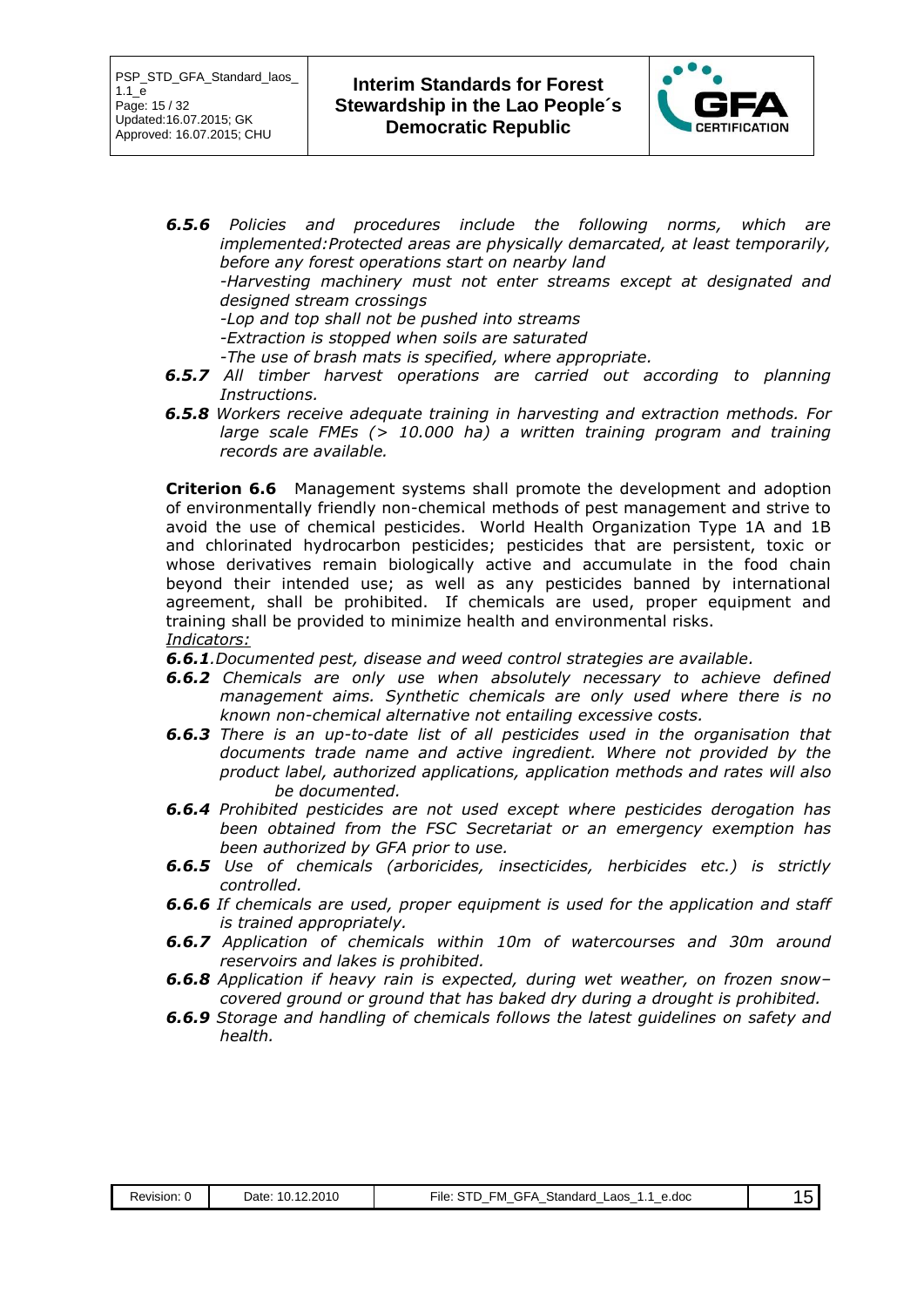

**Criterion 6.7** Chemicals, containers, liquid and solid non-organic wastes including fuel and oil shall be disposed of in an environmentally appropriate manner at off-site locations.

*Indicators:*

- *6.7.1 Guidelines describing the use and disposal of chemicals, containers, liquid and solid non-organic wastes, exist and are implemented.*
- *6.7.2 A staff member holds responsibility for the environmentally appropriate disposal of waste.*
- *6.7.3 Environmentally friendly lubricants and fuel are used with preference.*
- *6.7.4 Soils and water are being protected from pollution.*

*6.7.5Proper disposal of waste from equipment or supplies is done.*

**Criterion 6.8** Use of biological control agents shall be documented, minimized, monitored and strictly controlled in accordance with national laws and internationally accepted scientific protocols. Use of genetically modified organisms shall be prohibited.

*Indicators:*

- *6.8.1 There is a procedure in place and implemented for the documentation and monitoring of all use of biological control agents.*
- *6.8.2 The use of biological control agents is avoided or minimised by making use of best available alternative control methods not entailing excessive cost.*
- *6.8.3 No genetically modified organisms including planting material and biological control agents are used.*

**Criterion 6.9** The use of exotic species shall be carefully controlled and actively monitored to avoid adverse ecological impacts. *Indicators:*

*6.9.1 The use of exotic species is justified in every single case.*

- *6.9.2 Exotic species used on a commercial scale should have no demonstrated adverse environmental effects or adverse impacts on the surrounding landscape and the natural species composition.*
- *6.9.3 The use of exotic species is actively monitored to avoid adverse ecological impacts such as unwanted regeneration.*

**Criterion 6.10** Conversion of natural forest into plantations or non-forest land uses within the forest management unit shall not occur, except in circumstances where  $\blacksquare$ 

a) entails a very limited portion of the forest management unit; and

b) does not occur on high conservation value forest areas; and

c) will enable clear, substantial, additional, secure, long term conservation benefits across the forest management unit.

*Indicator:*

*6.10.1 Forest conversion to plantations or non-forest land uses does not occur, except in circumstances where conversion:*

- *a) entails a very limited portion of the forest management unit; and*
- *b) does not occur on high conservation value forest areas; and*
- *c) will enable clear, substantial, additional, secure, long-term conservation benefits across the forest management unit.*

| Revision:<br>. . | 12.2010<br>$\overline{ }$<br>Date:<br>10. | GFA<br>Standard<br>∙ıle<br>Laos<br>e.doc<br>-M<br>שור | . |
|------------------|-------------------------------------------|-------------------------------------------------------|---|
|                  |                                           |                                                       |   |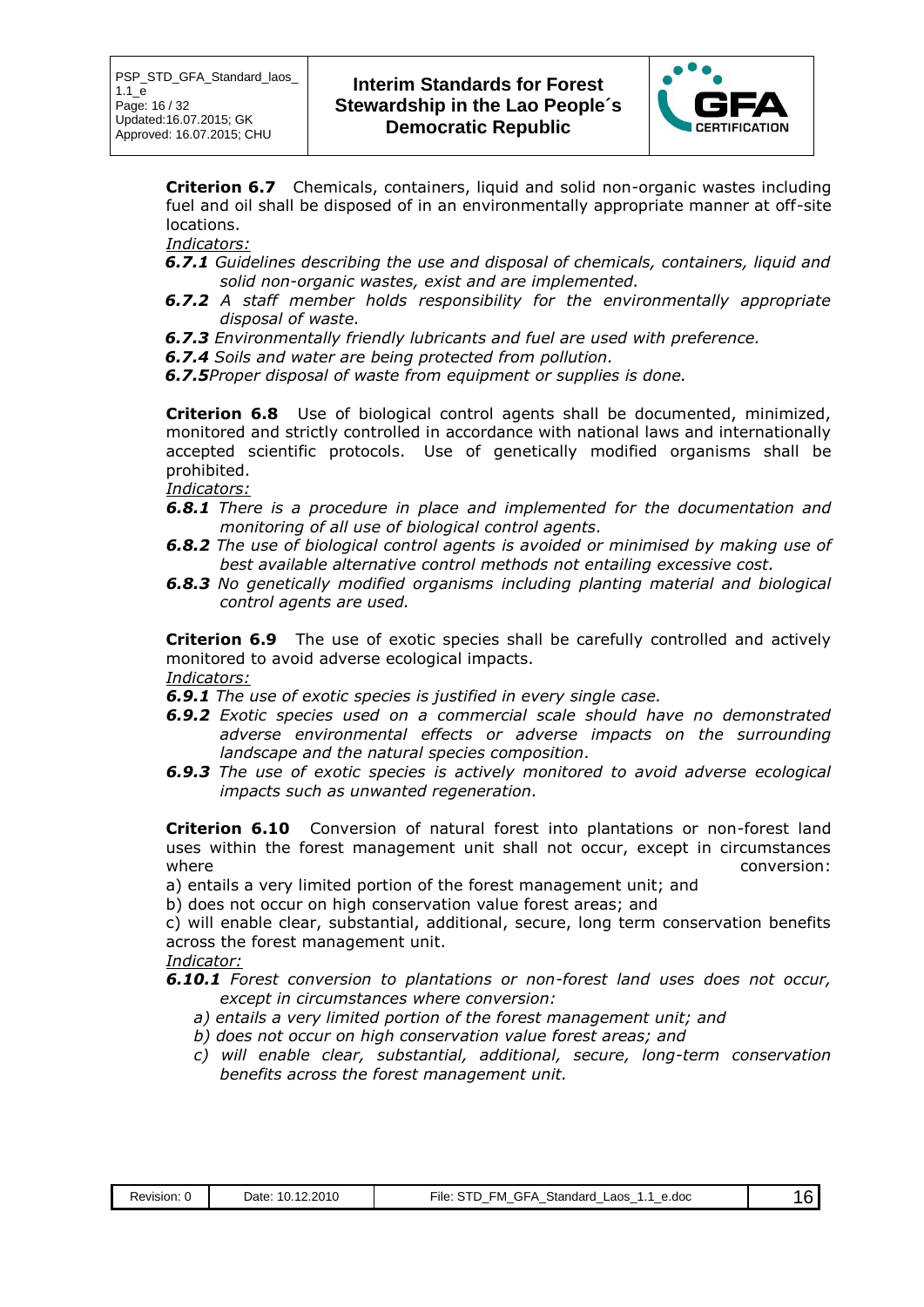

#### **PRINCIPLE #7: LAND-USE and MANAGEMENT PLAN**

**A management plan -- appropriate to the scale and intensity of the operations -- shall be written, implemented, and kept up to date. The long term objectives of management, and the means of achieving them, shall be clearly stated. The forest management plan is integrated into the overall land-use planning and is based on periodical inventories**.

**Criterion 7.1** The management plan and supporting documents shall provide: a) Management objectives.

b) Description of the forest resources to be managed, environmental limitations, land use and ownership status, socio-economic conditions, and a profile of adjacent lands.

c) Description of silvicultural and/or other management system, based on the ecology of the forest in question and information gathered through resource inventories.

d) Rationale for rate of annual harvest and species selection.

e) Provisions for monitoring of forest growth and dynamics.

f) Environmental safeguards based on environmental assessments.

g) Plans for the identification and protection of rare, threatened and endangered species.

h) Maps describing the forest resource base including protected areas, planned management activities and the contract of the contract of the contract of the contract of the contract of the contract of the contract of the contract of the contract of the contract of the contract of the contract of the

and land ownership.

i) Description and justification of harvesting techniques and equipment to be used. *Indicators:*

*7.1.1 The management plan gives information on the management objectives.*

- *7.1.2 The management plan gives a description of the forest resources to be managed, environmental limitations, land use and ownership status, socioeconomic conditions, and a profile of adjacent lands.*
- *7.1.3 The management plan gives a description of silvicultural and/or other management system, based on the ecology of the forest in question and information gathered through resource inventories.*
- *7.1.4 The management plan gives a rationale for rate of annual harvest and species selection.*
- *7.1.5 The management plan gives provisions for monitoring of forest growth and Dynamics.*
- *7.1.6 The management plan gives environmental safeguards based on environmental assessments.*
- *7.1.7 Plans for the identification and protection of rare, threatened and endangered Species.*
- *7.1.8 Maps describing the forest resource base including protected areas, planned management activities and land ownership.*
- *7.1.9 Description and justification of harvesting techniques and equipment to be used.*

| Revision: ( | .12.2010<br>10.<br>Date: | GFA<br>Standard<br>FM.<br>File:<br>JD.<br>∟aos<br>e.doc<br>$\overline{\phantom{a}}$ |  |
|-------------|--------------------------|-------------------------------------------------------------------------------------|--|
|             |                          |                                                                                     |  |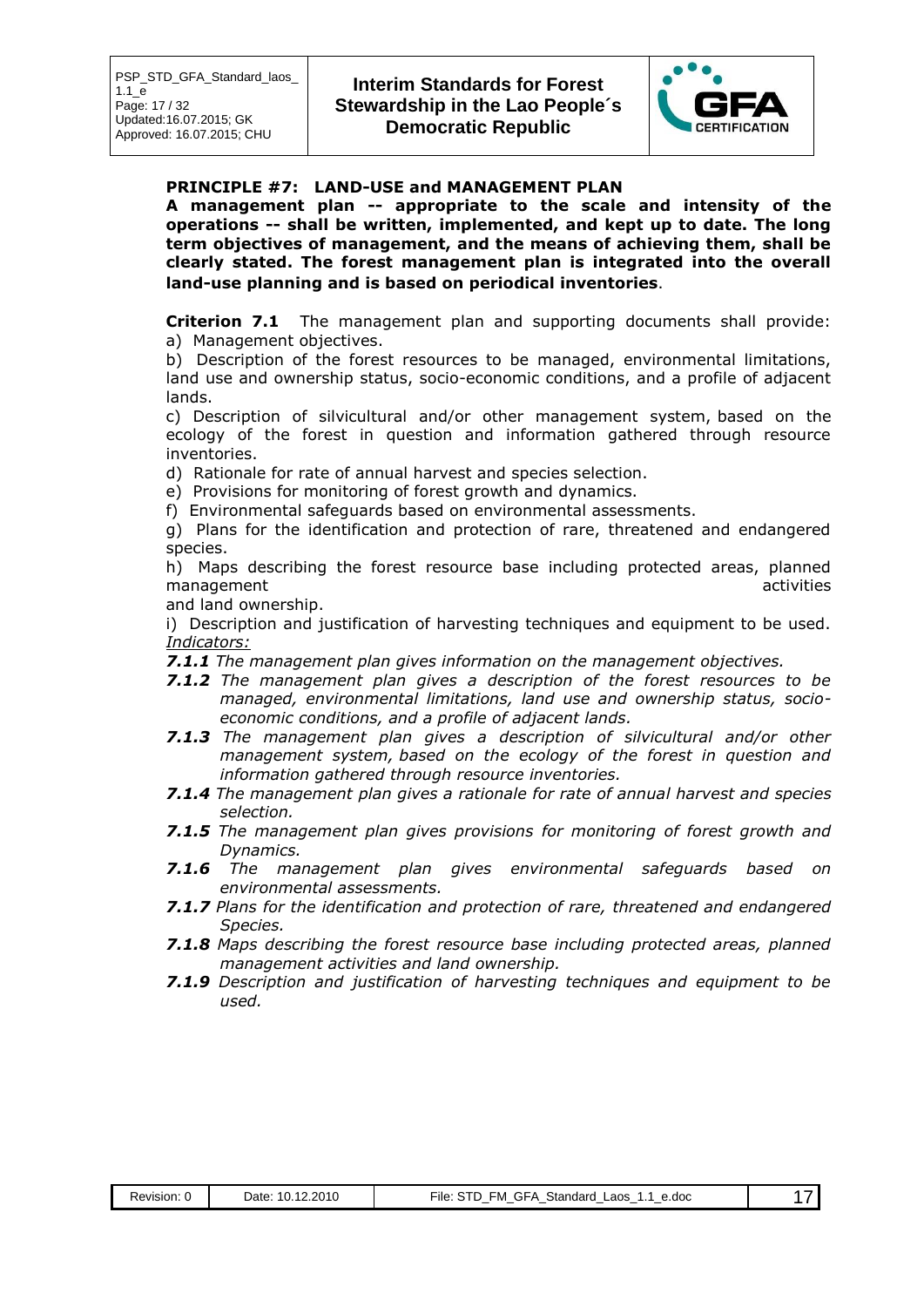

**Criterion 7.2** The management plan shall be periodically revised to incorporate the results of monitoring or new scientific and technical information, as well as to respond to changing environmental, social and economic circumstances. *Indicators:*

- *7.2.1 There is a procedure in place for the regular revision and updating of the management plan.*
- *7.2.2 In the revision of the management plan relevant opinions of research institutes, environmental and social non-government organisations are considered.*
- *7.2.3 There is evidence, that changing environmental, social and economic considerations have been included in the revision of the management plan.*
- *7.2.4 A method to evaluate new scientific and technical developments for the inclusion into the revised management plan is in place.*
- *7.2.5 Annual operation plans with maps exist and are congruent with the approved forest management plan.*

**Criterion 7.3** Forest workers shall receive adequate training and supervision to ensure proper implementation of the management plan.

- *Indicators:*
- *7.3.1 Special further training on ecological and technical aspects of forest management is offered and supported.*
- *7.3.2 Forest workers are thoroughly introduced to their tasks.*
- *7.3.3 Forest workers are aware of the objectives of forest management.*
- *7.3.4 The work of the forest workers is checked at appropriate intervals by the forest manager.*

**Criterion 7.4** While respecting the confidentiality of information, forest managers shall make publicly available a summary of the primary elements of the management plan, including those listed in Criterion 7.1. *Indicators:*

*7.4.1 Regular summaries of the primary elements of the management plan, including those listed in Criterion 7.1 are available to the public. Large scale enterprises (> 10.000 ha) actively inform the public during regular stakeholder meetings (see 4.4.4) (SLIMF: upon request, FME shall make available relevant parts of the management plan to stakeholders who are directly affected by the forest management activities).*

| $. \Box \text{MEP}$<br>_____ | 2010<br>)ate<br>0 | aos<br>e.doc<br>,⊰tandard<br>-ıle<br>-M<br>$\overline{\phantom{a}}$<br>$\overline{\phantom{a}}$<br>$\overline{\phantom{a}}$<br>$\sim$<br>. |  |
|------------------------------|-------------------|--------------------------------------------------------------------------------------------------------------------------------------------|--|
|                              |                   |                                                                                                                                            |  |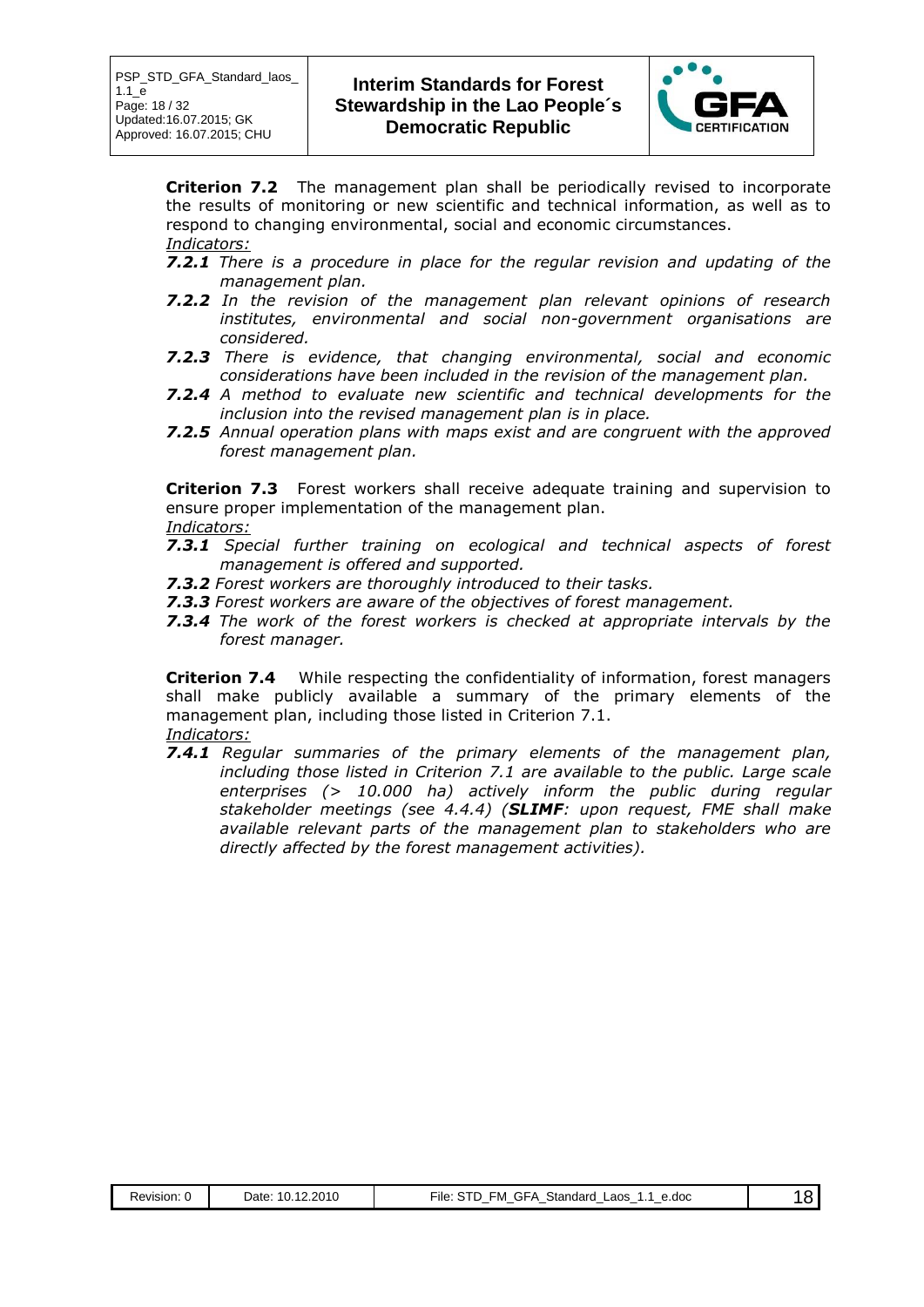

#### **PRINCIPLE #8: MONITORING AND ASSESSMENT**

**Monitoring shall be conducted -- appropriate to the scale and intensity of forest management -- to assess the condition of the forest, yields of forest products, chain of custody, management activities and their social and environmental impacts.**

**Criterion 8.1** The frequency and intensity of monitoring should be determined by the scale and intensity of forest management operations as well as the relative complexity and fragility of the affected environment. Monitoring procedures should be consistent and replicable over time to allow comparison of results and assessment of change.

#### *Indicators:*

- *8.1.1 All activities that require monitoring are identified .*
- *8.1.2 A plan and design, based upon consistent and replicable procedures exists and is implemented for periodic monitoring and reporting.*
- *8.1.3 The frequency and expense of monitoring is appropriate to scale and intensity of forest management operations as well as the relative complexity of the affected environment.*

**Criterion 8.2** Forest management should include the research and data collection needed to monitor, at a minimum, the following indicators:

- a) Yield of all forest products harvested.
- b) Growth rates, regeneration and condition of the forest.
- c) Composition and observed changes in the flora and fauna.
- d) Environmental and social impacts of harvesting and other operations.
- e) Costs, productivity, and efficiency of forest management.

*Indicators:*

*8.2.1 Yields of all forest products harvested are recorded.*

- *8.2.2 Where standard growth models or information on regeneration of commercial species is not known, there is a programme in place to collect detailed information for future management.*
- *8.2.3 The condition of the forest (presence of pests, diseases, evidence of soil compaction, erosion etc) is regularly monitored and reviewed.*
- *8.2.4 Conservation areas (see 6.2) are regularly monitored to ensure that there is no evidence of deterioration or disturbance.*
- *8.2.5 Composition and changes in the flora and fauna and the effectiveness of conservation activities, particularly of rare, threatened and endangered species are monitored.*
- *8.2.6 Indicators of environmental and social impacts of forest operations, including health and safety, are determined and monitoring data collected.*
- *8.2.7 Contractors´ performance is monitored, including compliance with contract Specifications.*
- *8.2.8 Costs of all forest management activities are recorded and evaluated to judge productivity, and efficiency of forest management.*

| Revision: 0 | 10.12.2010<br>Date: | FM<br>GFA<br>Standard<br>. GD-<br>∟aos<br>e.doc<br>File:<br>. . |  |
|-------------|---------------------|-----------------------------------------------------------------|--|
|-------------|---------------------|-----------------------------------------------------------------|--|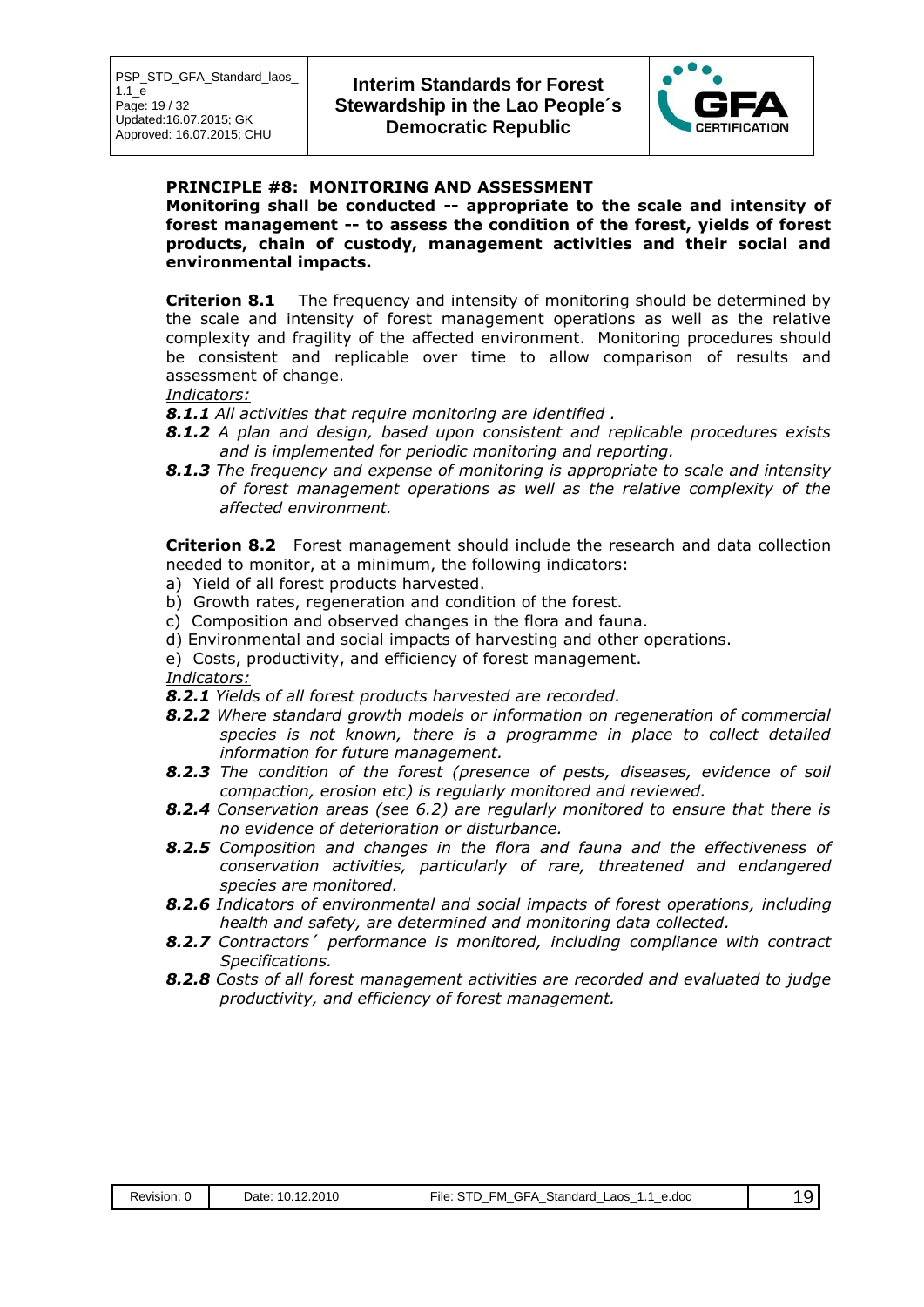

**Criterion 8.3** Documentation shall be provided by the forest manager to enable monitoring and certifying organizations to trace each forest product from its origin, a process known as the "chain of custody." *Indicators:*

- *8.3.1 Forest products that are to be sold as certified are readily identifiable as originating from the evaluated forest. This may be achieved through physical marking of the timber, a system of paper control, daily or weekly production records, or a combination of these and similar techniques.*
- *8.3.2 All products sold by the forest operation as certified are recorded with: product type ("FSC Pure" unless introduction of other terms in FSC COC standards), quantity or volume, date, FSC license number (GFA-FM/COCxxxxxx), customer, and information on forest gate. This is backed up by evidence in the bookkeeping system (invoices, bills of lading, orders etc.).*
- *8.3.3 Any use of the FSC trademark is in accordance with FSC trademark standard (FSC-STD-50-001 and related/replacing FSC policies) and is approved by GFA or other authorized institutions prior to application.*

**Criterion 8.4** The results of monitoring shall be incorporated into the implementation and revision of the management plan. *Indicators:*

- *8.4.1 There is a system that demonstrates how to incorporate monitoring results into the implementation revision of the management plan(SLIMF: refer to indicators 7.2.3 and 7.2.4).*
- *8.4.2 Changes to management proposed in the course of analysis of monitoring results are implemented (SLIMF: refer to indicators 7.2.3 and 7.2.4).*

**Criterion 8.5** While respecting the confidentiality of information, forest managers shall make publicly available a summary of the results of monitoring indicators, including those listed in Criterion 8.2.

*Indicators:*

*8.5.1 Regular summaries of monitoring results and analysis by FMU are available to the public. Large scale enterprises (> 10.000 ha) actively inform the public during regular stakeholder meetings (see 4.4.4). (SLIMF: upon request, FME shall make available relevant parts of the management plan to stakeholders who are directly affected by the forest management activities).*

| Revision: | 2.2010<br>$10.1^{\circ}$<br>Jate: | Standard<br>e.doc<br>.aos<br>⊣⊢A<br>∙ıle<br>-M<br>.<br>$\overline{\phantom{a}}$<br>$\overline{\phantom{a}}$<br>$\overline{\phantom{a}}$<br>_<br>_ |  |
|-----------|-----------------------------------|---------------------------------------------------------------------------------------------------------------------------------------------------|--|
|           |                                   |                                                                                                                                                   |  |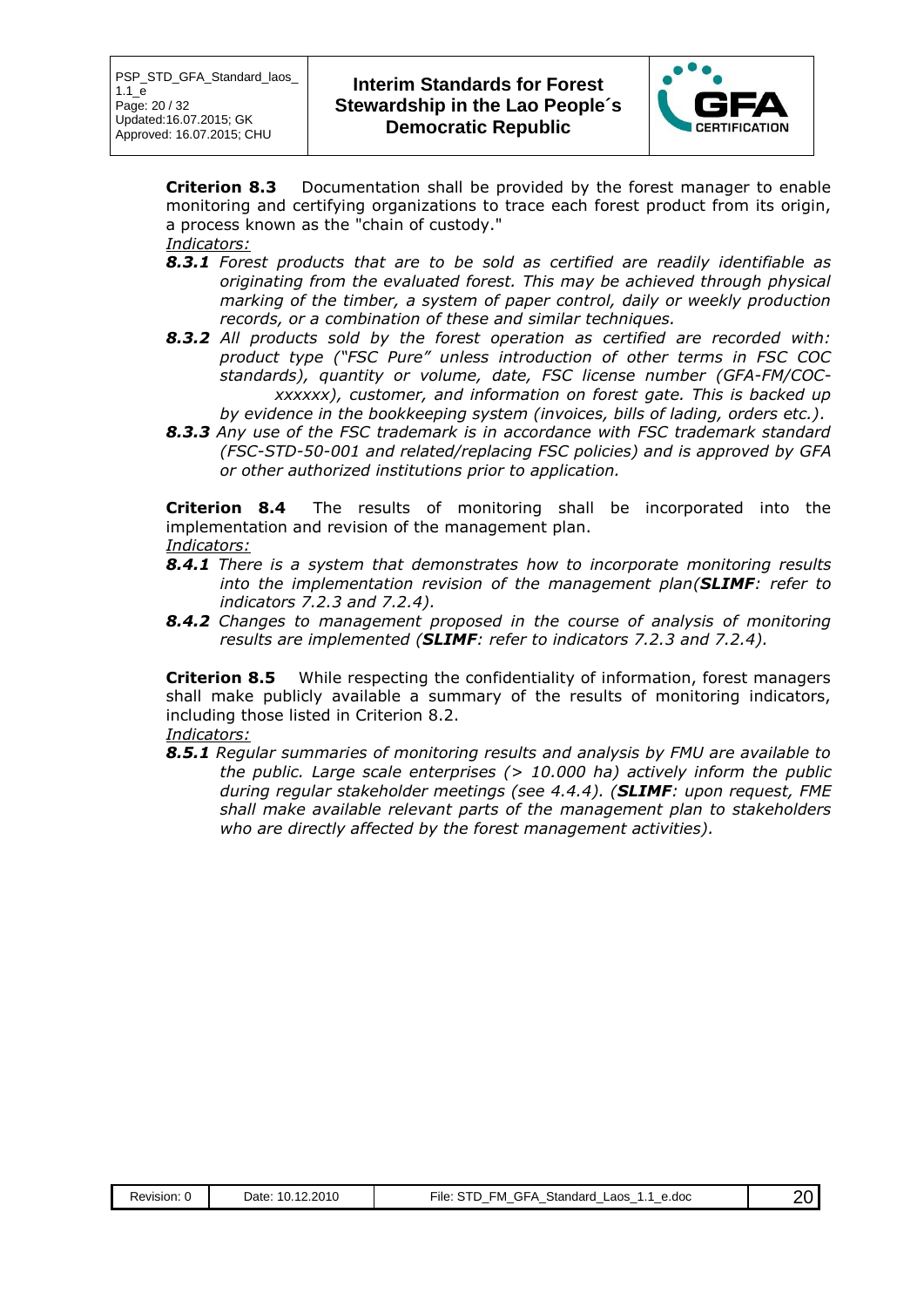

#### **PRINCIPLE #9: MAINTENANCE OF HIGH CONSERVATION VALUE FORESTS Management activities in high conservation value forests shall maintain or enhance the attributes which define such forests. Decisions regarding high conservation value forests shall always be considered in the context of a precautionary approach.**

**Criterion 9.1** Assessment to determine the presence of the attributes consistent with High Conservation Value Forests will be completed, appropriate to scale and intensity of forest management.

- *Indicators:*
- *9.1.1 The FMU has been adequately assessed (in consultation with relevant organisations, e.g. conservation organisations, regulatory authorities and other local and national stakeholders) and any HCVF and their biological and/or socio-economic or cultural attributes have been identified.*
- *9.1.2 The assessment procedure is documented and records of the consultation and sources of information are maintained.*
- *9.1.3 If HCV are present, the management is familiar with the existent attributes and maps are available that locate HCV forests and other protected areas.*

**Criterion 9.2** The consultative portion of the certification process must place emphasis on the identified conservation attributes, and options for the maintenance thereof.

*Indicators / Important questions:*

- *9.2.1 The owner/manager has determined appropriate management prescriptions for the HCVF in consultation with relevant organisations, e.g. conservation organisations, regulatory authorities and other local and national stakeholders.*
- *9.2.2 When an HCVF has been identified for its socio-economic or cultural attributes, there should be joint analysis and decision making with the stakeholders directly affected; all reasonable efforts should be made to establish co-management agreements with these stakeholders.*

**Criterion 9.3** The management plan shall include and implement specific measures that ensure the maintenance and/or enhancement of the applicable conservation attributes consistent with the precautionary approach. These measures shall be specifically included in the publicly available management plan summary.

*Indicators:*

- *9.3.1 The management plan specifies identified HCV attributes and maps show the critical areas.*
- *9.3.2 The management plan specifies measures that ensure the maintenance and/or enhancement of the applicable HCV attributes.*
- *9.3.3 The public summary of the management plan is available as under 7.4 and contains the prescribed measures to enhance the identified HCV attributes.*

| wisior | >201<br>$\sim$<br>Jate<br>.u .u | ---<br>.doc<br>_aos<br>∙ıle<br>⊢M<br>∍тanαaro<br>. .<br>-<br>$\overline{\phantom{a}}$<br>$\overline{\phantom{a}}$<br>$\overline{\phantom{a}}$<br>$\overline{\phantom{a}}$<br>$\sim$<br>$\overline{\phantom{a}}$ |  |
|--------|---------------------------------|-----------------------------------------------------------------------------------------------------------------------------------------------------------------------------------------------------------------|--|
|        |                                 |                                                                                                                                                                                                                 |  |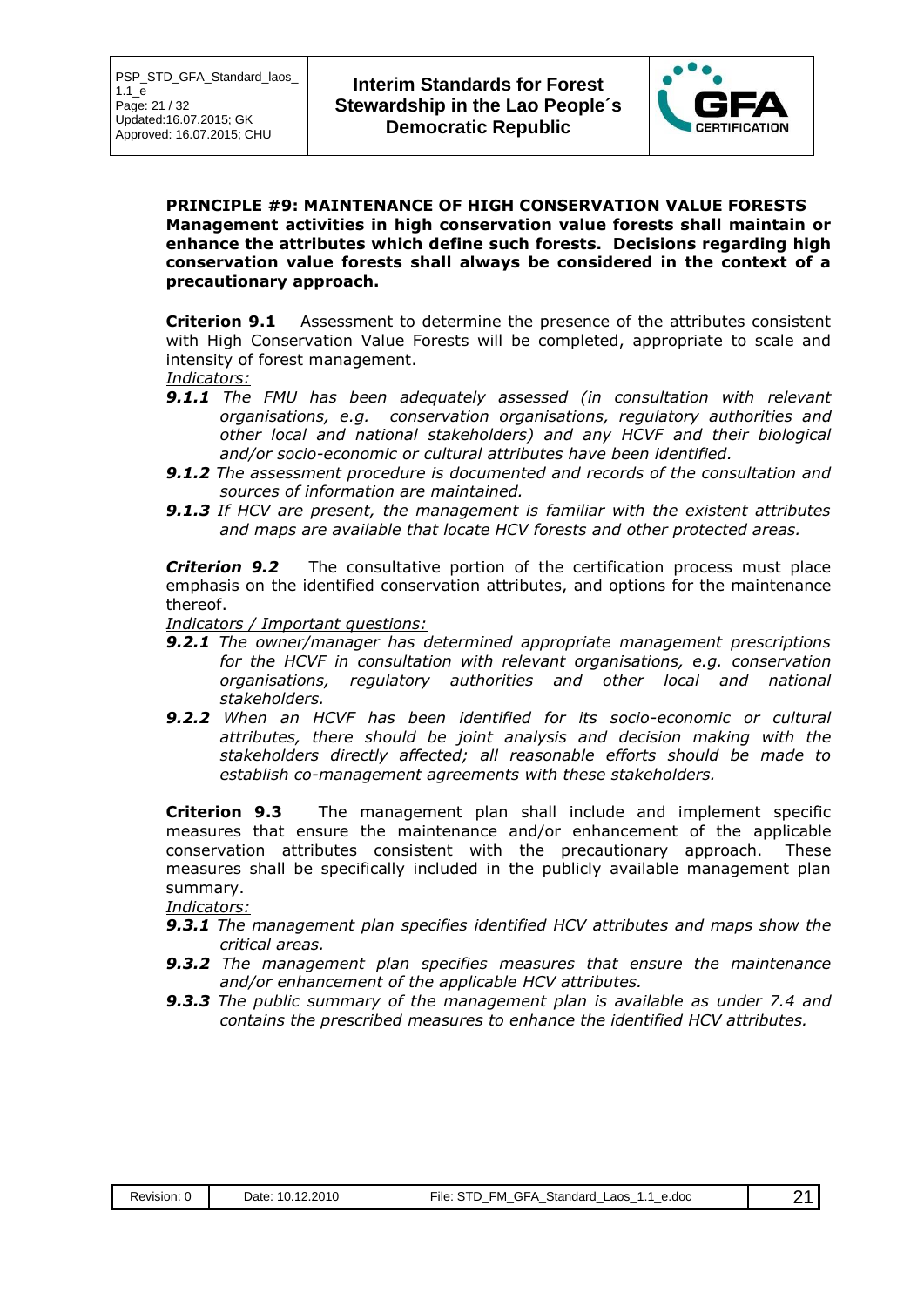

**Criterion 9.4** Annual monitoring shall be conducted to assess the effectiveness of the measures employed to maintain or enhance the applicable conservation attributes.

- *Indicators:*
- *9.4.1 Monitoring indicators and frequency are defined in consultation with relevant organisations, e.g. conservation organisations, regulatory authorities and other local and national stakeholders, to monitor effectiveness of each measure described in the management plan (SLIMF: Refer indicators 8.2.4 – 8.2.6) .*
- *9.4.2 Records of monitoring are kept and used to adapt future management.*

| <b>GFA</b><br>FM<br>STD<br>File∶<br>10.12.2010<br>Standard<br>∟aos<br>⊃ate:<br>Revision: 0<br>e.doc<br>. |  |
|----------------------------------------------------------------------------------------------------------|--|
|----------------------------------------------------------------------------------------------------------|--|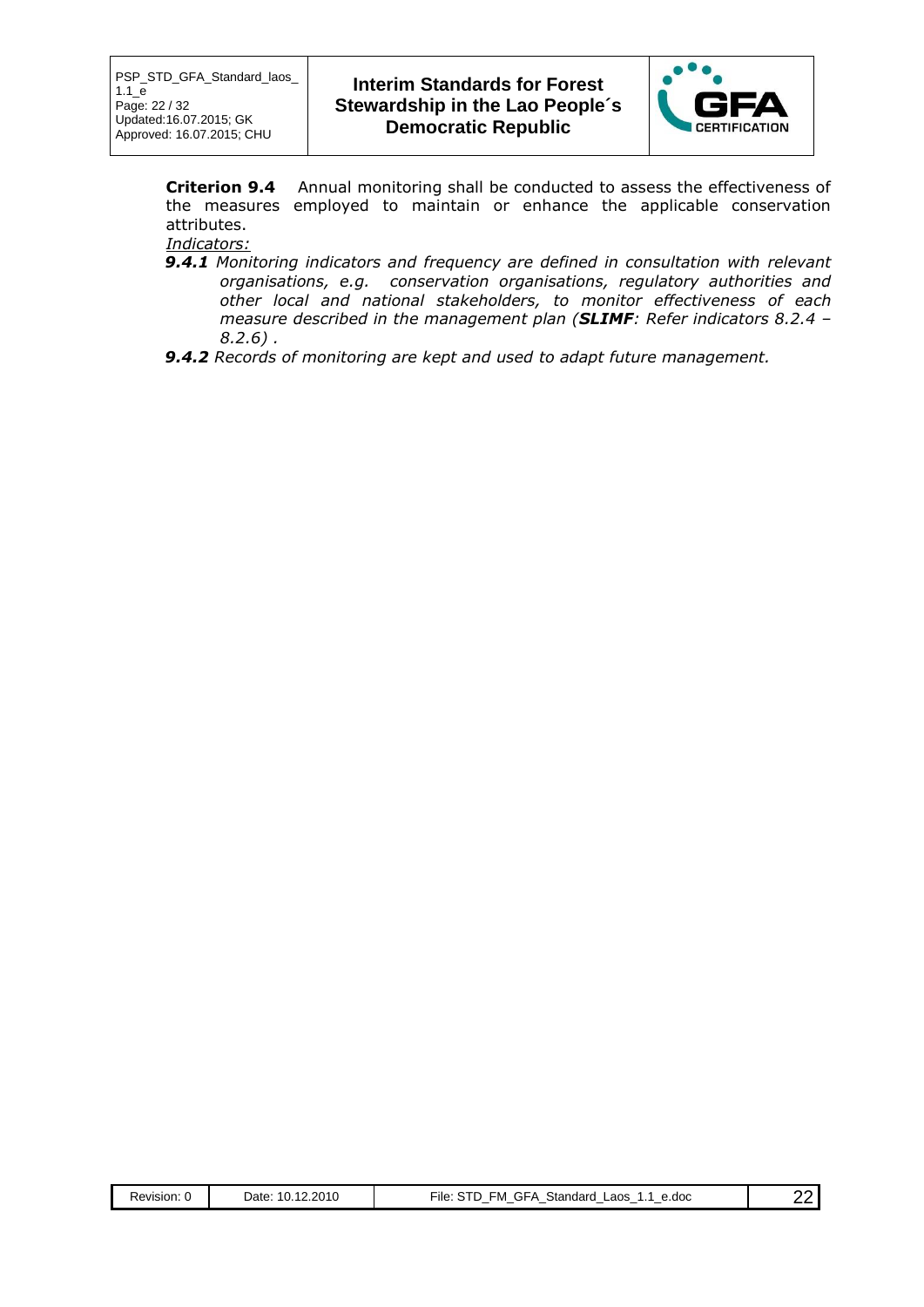

#### **PRINCIPLE # 10: PLANTATIONS**

**Plantations shall be planned and managed in accordance with Principles and Criteria 1 - 9, and Principle 10 and its Criteria. While plantations can provide an array of social and economic benefits, and can contribute to satisfying the world's needs for forest products, they should complement the management of, reduce pressures on, and promote the restoration and conservation of natural forests.**

**Criterion 10.1** The management objectives of the plantation, including natural forest conservation and restoration objectives, shall be explicitly stated in the management plan, and clearly demonstrated in the implementation of the plan. *Indicators:*

- *10.1.1 Objectives of plantation management are included in the management plan, recognizing natural forest conservation and restoration.*
- *10.1.2 Forest management plan includes strategies or elements to conserve natural forests and to restore degraded sites.*
- *10.1.3 Clear evidence of the implementation of the management plan is given. -> see also C 7.1 - 7.5*

**Criterion 10.2** The design and layout of plantations should promote the protection, restoration and conservation of natural forests, and not increase pressures on natural forests. Wildlife corridors, streamside zones and a mosaic of stands of different ages and rotation periods shall be used in the layout of the plantation, consistent with the scale of the operation. The scale and layout of plantation blocks shall be consistent with the patterns of forest stands found within the natural landscape.

*Indicators:*

- *10.2.1 Plantation management is designed to maintain or enhance characteristics of adjacent natural forest.*
- *10.2.2 Policies and procedures are implemented which ensure that:*
	- *a) a mosaic of stand ages and rotations are created and maintained;*
		- *b) wildlife corridors are provided;*

*c) where there are corridors of natural vegetation by streamsides or in gullies* 

*d) these are protected from planting and harvesting operations, and developed*

- *e) into streamside reserved areas.*
- *10.2.3 Both general siting and internal design of plantations are in harmony with the landscape of the area.*
- *10.2.4 Forest plantation plan of FMU is in consistence with local development plans (provincial, district and communal level).*

**Criterion 10.3** Diversity in the composition of plantations is preferred, so as to enhance economic, ecological and social stability. Such diversity may include the size and spatial distribution of management units within the landscape, number and genetic composition of species, age classes and structures. *Indicators:*

- *10.3.1 Plantation management maintains and/or enhances landscape diversity by varying block size and their distribution in the landscape.*
- *10.3.2 Management makes provision for the use of a variety of tree species and provenances or other plants.*

| Revision: | 12.2010<br>$\overline{a}$<br>711<br>Date<br>.w. | GFA<br>e.doc<br>Standard<br>.aos<br>-M<br>∙ıle<br>. .<br>$\overline{\phantom{a}}$<br>$\overline{\phantom{a}}$<br>$\overline{\phantom{a}}$<br>$\sim$<br>-<br>_ | . |  |
|-----------|-------------------------------------------------|---------------------------------------------------------------------------------------------------------------------------------------------------------------|---|--|
|-----------|-------------------------------------------------|---------------------------------------------------------------------------------------------------------------------------------------------------------------|---|--|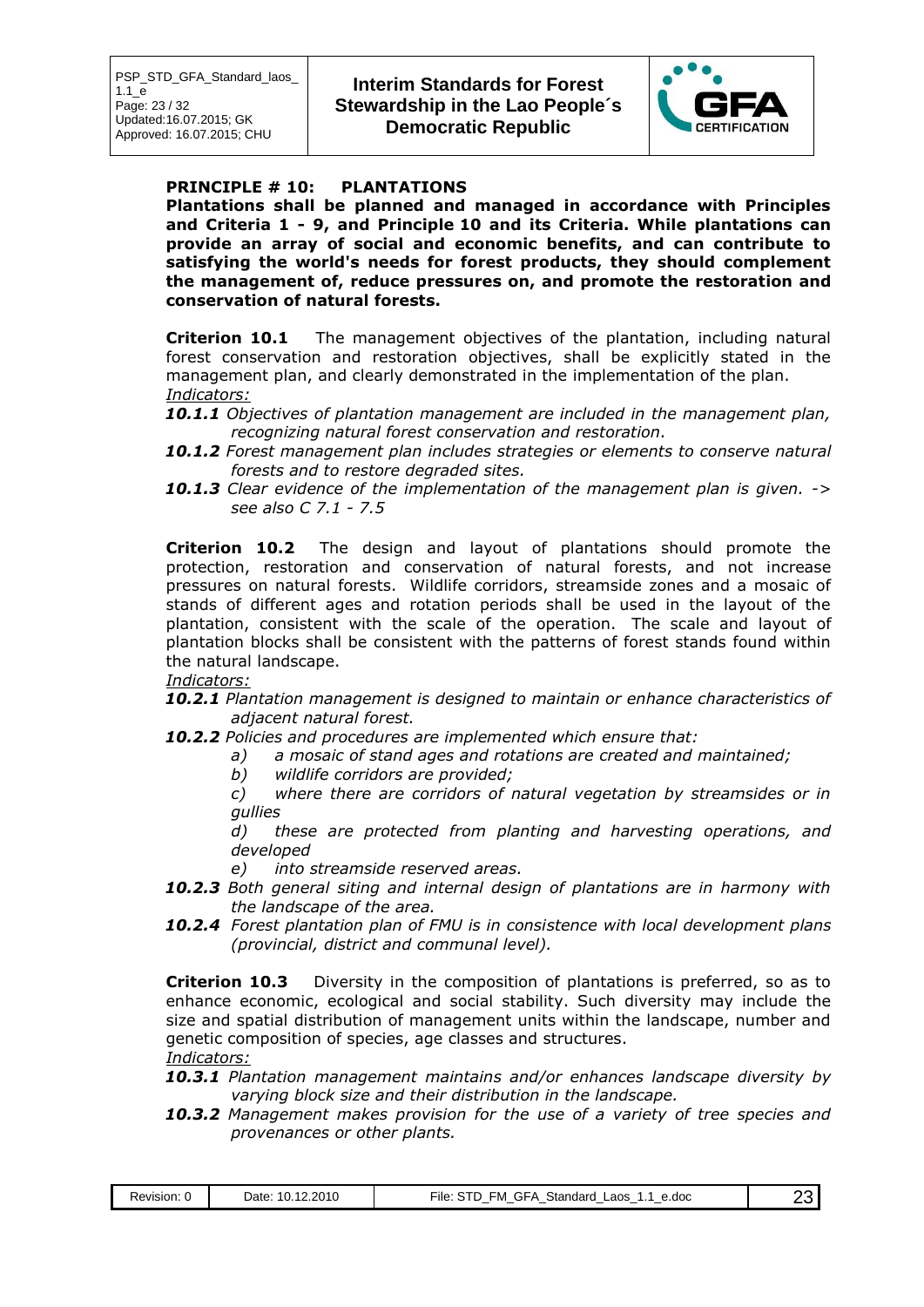

- *10.3.3 Not applicable to SLIMF operations: A minimum 20% of the plantation*  consists of mixed species crops, unless it is consistent with the natural *distribution pattern for the species in the region concerned.*
- *10.3.4 Forestland classification materials are available and mapped under suitable scale.*
- *10.3.5 A forest plantation design exists and is approved by competent agencies if requested by law.*

**Criterion 10.4** The selection of species for planting shall be based on their overall suitability for the site and their appropriateness to the management objectives. In order to enhance the conservation of biological diversity, native species are preferred over exotic species in the establishment of plantations and the restoration of degraded ecosystems. Exotic species, which shall be used only when their performance is greater than that of native species, shall be carefully monitored to detect unusual mortality, disease, or insect outbreaks and adverse ecological impacts.

*Indicators:*

- *10.4.1 There is a clear justification for the choice of species and genotypes chosen*  for the plantation, which takes into account the objectives of the plantation, *and the climate, geology and soils at the planting sites.*
- *10.4.2 If exotic species were chosen, the greater performance has to be proven.*
- *10.4.3 Invasive species are not planted.*
- *10.4.4 A documented procedure to monitor the performance of exotic species in place and implemented.*
- *10.4.5 Emphasis should be placed on planting and/or applied research on forest species native to the region.*

**Criterion 10.5** A proportion of the overall forest management area, appropriate to the scale of the plantation and to be determined in regional standards, shall be managed so as to restore the site to a natural forest cover. *Indicators:*

- *10.5.1 An appropriate proportion (in general 5 – 10 %) of the overall forest management area is managed so as to restore the site to a natural forest cover (SLIMF: Improvements to the ecological value of the plantation are made where conservation features exists).*
- *10.5.2 A documented strategy (as part of the management plan) for the area to be restored to a natural forest is available and being implemented.*
- *10.5.3 The area to be restored to a natural forest cover is demarcated on maps and considered in planning documents.*

**Criterion 10.6** Measures shall be taken to maintain or improve soil structure, fertility, and biological activity. The techniques and rate of harvesting, road and trail construction and maintenance, and the choice of species shall not result in long term soil degradation or adverse impacts on water quality, quantity or substantial deviation from stream course drainage patterns. *Indicators:*

- *10.6.1 Means to protect soils and water resources are explicitly detailed in management plans or supporting documents.*
- *10.6.2 Plans and procedures for reforestation after harvesting are designed to minimise exposure of bare soil, and to ensure that trees are re-established as rapidly as possible.*
- *10.6.3 There is no evidence of site degradation in the field.*

| $\sim$ $-$<br>2.2010<br>$\overline{\phantom{a}}$<br>Standard<br>٠M<br>∴ ⊾∍⊢^<br>Date<br>-aos<br>e.doc<br>Revision.<br>∼ıle.<br>-<br>.<br><br>$\overline{\phantom{a}}$<br>$\overline{\phantom{a}}$<br>$\overline{\phantom{a}}$<br>$\overline{\phantom{a}}$<br>$\overline{\phantom{a}}$<br>$\overline{\phantom{a}}$ |  |
|-------------------------------------------------------------------------------------------------------------------------------------------------------------------------------------------------------------------------------------------------------------------------------------------------------------------|--|
|-------------------------------------------------------------------------------------------------------------------------------------------------------------------------------------------------------------------------------------------------------------------------------------------------------------------|--|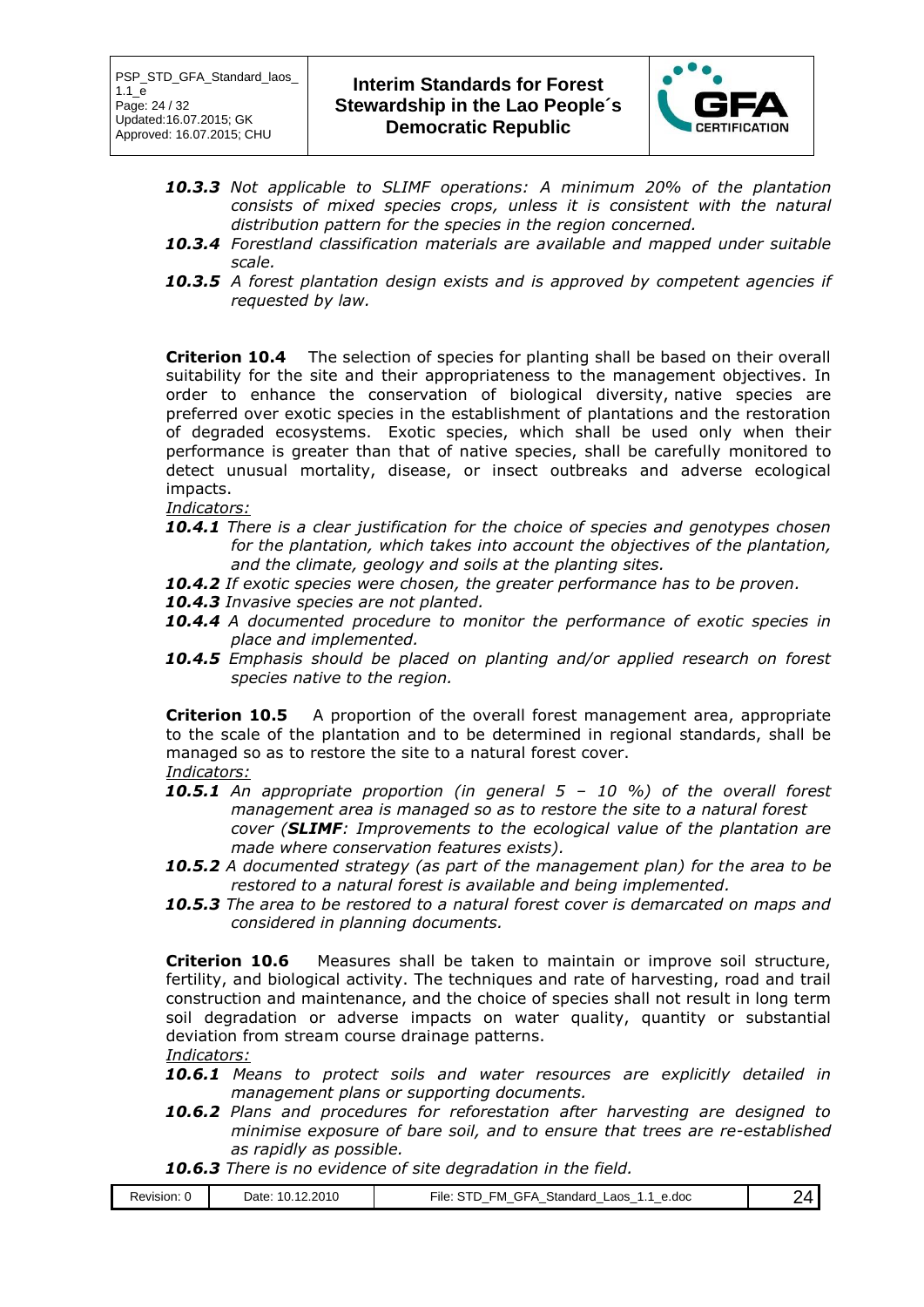

*10.6.4 Management practices do not cause a reduction in water quantity and/or alter drainage patterns.*

**Criterion 10.7** Measures shall be taken to prevent and minimize outbreaks of pests, diseases, fire and invasive plant introductions. Integrated pest management shall form an essential part of the management plan, with primary reliance on prevention and biological control methods rather than chemical pesticides and fertilizers. Plantation management should make every effort to move away from chemical pesticides and fertilizers, including their use in nurseries. *Indicators:*

- *10.7.1 The principle forest pests and diseases are identified.*
- *10.7.2 A documented procedure for integrated pest management, including invasive plants, with primary reliance on prevention and biological control methods is being implemented.*
- *10.7.3 The need for fire management and control has been evaluated and, if necessary, a procedure and adequate equipment for the prevention and fight of forest fires is being implemented.*
- *10.7.4 A policy to minimise the use of chemicals and fertilizers, including their use in nurseries, is being implemented.*

**Criterion 10.8** Appropriate to the scale and diversity of the operation, monitoring of plantations shall include regular assessment of potential on-site and off-site ecological and social impacts, (e.g. natural regeneration, effects on water resources and soil fertility, and impacts on local welfare and social well-being), in addition to those elements addressed in principles 8, 6 and 4. No species should be planted on a large scale until local trials and/or experience have shown that they are ecologically well-adapted to the site, are not invasive, and do not have significant negative ecological impacts on other ecosystems. Special attention will be paid to social issues of land acquisition for plantations, especially the protection of local rights of ownership, use or access.

*Indicators:*

- *10.8.1 There is no large scale planting of species that have not been shown to be appropriate to the site on the basis of local trials or experience.*
- *10.8.2 Plantations are not established on sites of important or sensitive ecosystems; areas of high or unique biological diversity; planned conservation or protection areas or where there are possible adverse effects on an important water catchment area.*
- *10.8.3 Monitoring includes evaluation of potential onsite and off-site ecological and social impacts of plantation activities (also see criterion 8.2). (SLIMF: FME shall document negative environmental or social impacts and design and implement measures to address the impacts).*
- *10.8.4 The purchase of lands or land leases for plantation establishment does not adversely impact the community and/or resource use by local people and no plantations will be established on lands where ownership and use rights have not been settled.*

**Criterion 10.9** Plantations established in areas converted from natural forests after November 1994 normally shall not qualify for certification. Certification may be allowed in circumstances where sufficient evidence is submitted to the certification body that the manager/owner is not responsible directly or indirectly of such conversion.

*Indicator:*

| Revision: 0 | 10.12.2010<br>Date: | <b>GFA</b><br>™ile:<br>ΞM<br>Standard<br>, TD .<br>e.doc<br>∟aos<br>- | בו |  |
|-------------|---------------------|-----------------------------------------------------------------------|----|--|
|-------------|---------------------|-----------------------------------------------------------------------|----|--|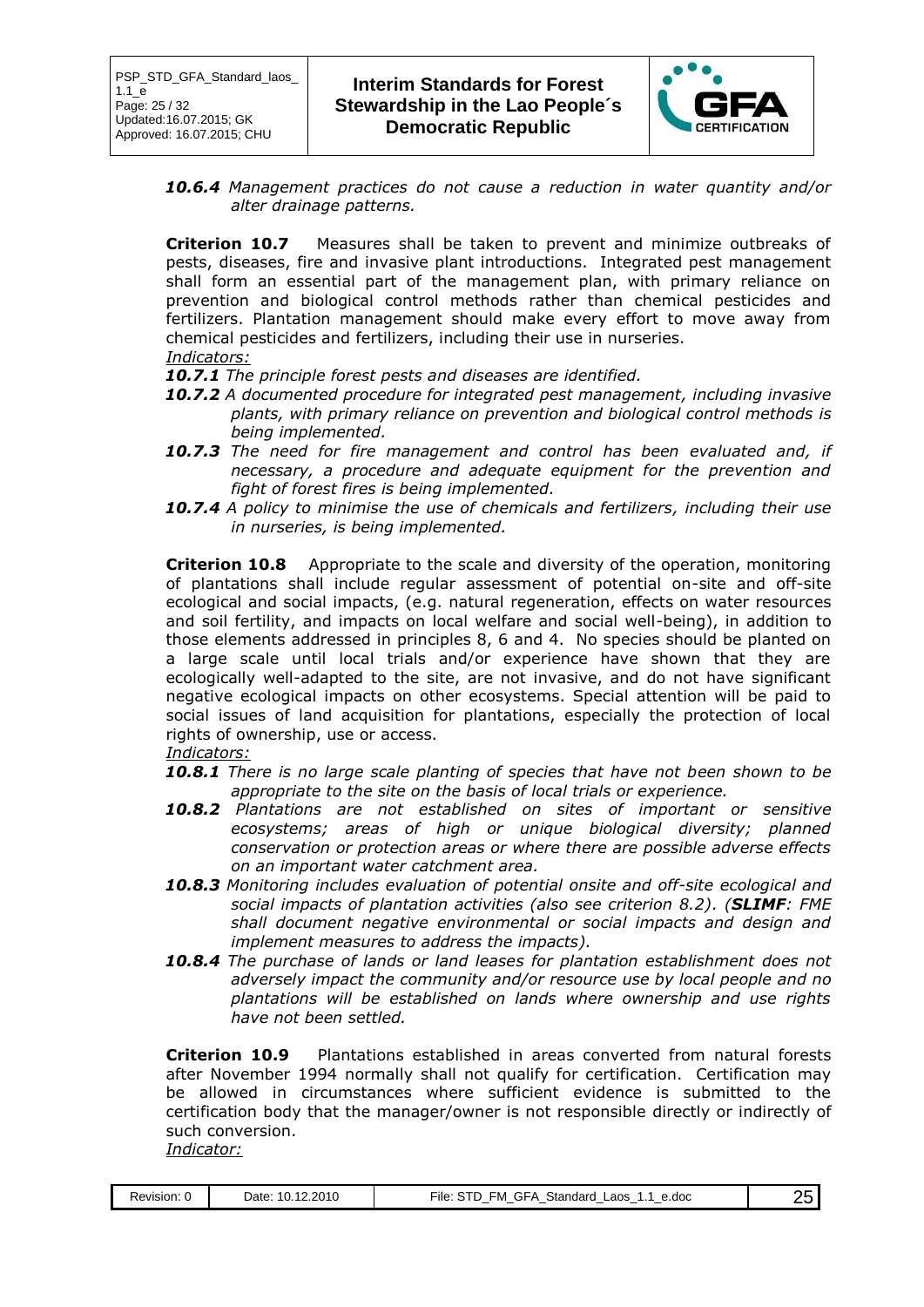

*10.9.1 There is written evidence that the plantation was not established on land converted from natural forest after November 1st 1994 (but see 6.10 and 0.9), unless there is clear evidence that the current owner(s) and manager(s) were not directly or indirectly responsible for the conversion.*

| Revision: | 10.12.2010<br>⊃ate: | GFA<br>Standard<br>.STD.<br>FM.<br>Laos<br>e.doc<br>∽ıle:<br>╶ | ን6 |
|-----------|---------------------|----------------------------------------------------------------|----|
|           |                     |                                                                |    |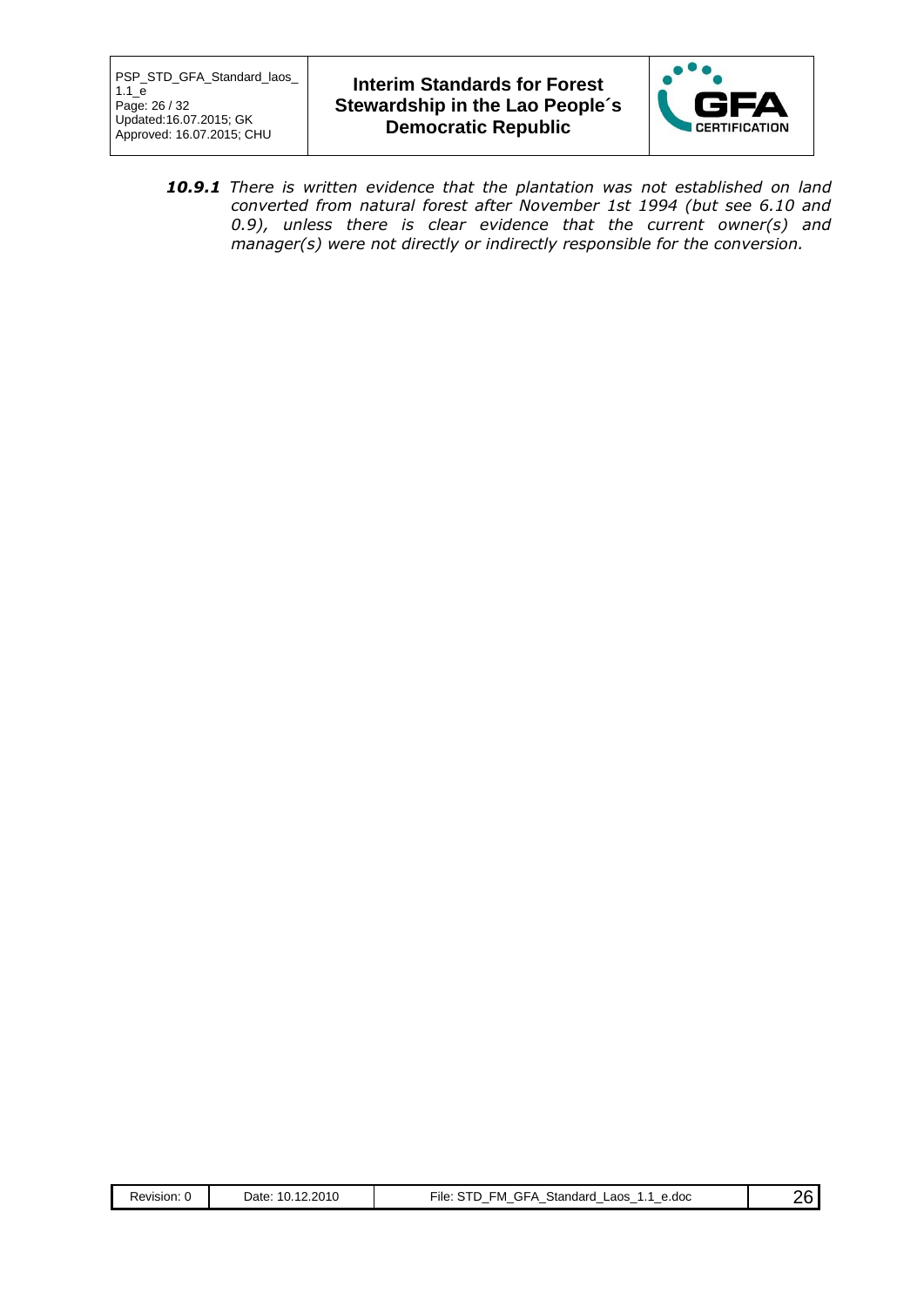

## **ANNEX 1: GLOSSARY**

(from: "FSC Principle and Criteria". FSC Document No. 1.2, Revised Version of January 1999)

Words in this document are used as defined in most standard English language dictionaries. The precise meaning and local interpretation of certain phrases (such as local communities) should be decided in the local context by forest managers and certifiers. In this document, the words below are understood as follows:

**Biological diversity:** The variability among living organisms from all sources including, inter alia, terrestrial, marine and other aquatic ecosystems and the ecological complexes of which they are a part; this includes diversity within species, between species and of ecosystems. (see Convention on Biological Diversity, 1992)

**Biological diversity values:** The intrinsic, ecological, genetic, social, economic, scientific, educational, cultural, recreational and aesthetic values of biological diversity and its components. (see Convention on Biological Diversity, 1992)

**Biological control agents:** Living organisms used to eliminate or regulate the population of other living organisms.

**Chain of custody:** The channel through which products are distributed from their origin in the forest to their end-use.

**Chemicals:** The range of fertilizers, insecticides, fungicides, and hormones which are used in forest management.

**Criterion** (pl. Criteria): A means of judging whether or not a Principle (of forest stewardship) has been fulfilled.

**Customary rights:** Rights which result from a long series of habitual or customary actions, constantly repeated, which have, by such repetition and by uninterrupted acquiescence, acquired the force of a law within a geographical or sociological unit.

**Ecosystem:** A community of all plants and animals and their physical environment, functioning together as an interdependent unit.

**Endangered species:** Any species which is in danger of extinction throughout all or a significant portion of its range.

**Exotic species:** An introduced species not native or endemic to the area in question.

**Forest integrity:** The composition, dynamics, functions and structural attributes of a natural forest.

**Forest management/manager:** The people responsible for the operational management of the forest resource and of the enterprise, as well as the management system and structure, and the planning and field operations.

**Genetically modified organisms:** Biological organisms which have been induced by various means to consist of genetic structural changes.

**Indigenous lands and territories:** The total environment of the lands, air, water, sea, sea-ice, flora and fauna, and other resources which indigenous peoples have traditionally owned or otherwise occupied or used. (Draft Declaration of the Rights of Indigenous Peoples: Part VI)

**Indigenous peoples:** "The existing descendants of the peoples who inhabited the present territory of a country wholly or partially at the time when persons of a different culture or ethnic origin arrived there from other parts of the world, overcame them and, by conquest, settlement, or other means reduced them to a non-dominant or colonial situation; who today live more in conformity with their particular social, economic and cultural customs and traditions than with the institutions of the country of which they now form a part, under State structure which incorporates mainly the national, social and cultural characteristics of other

|--|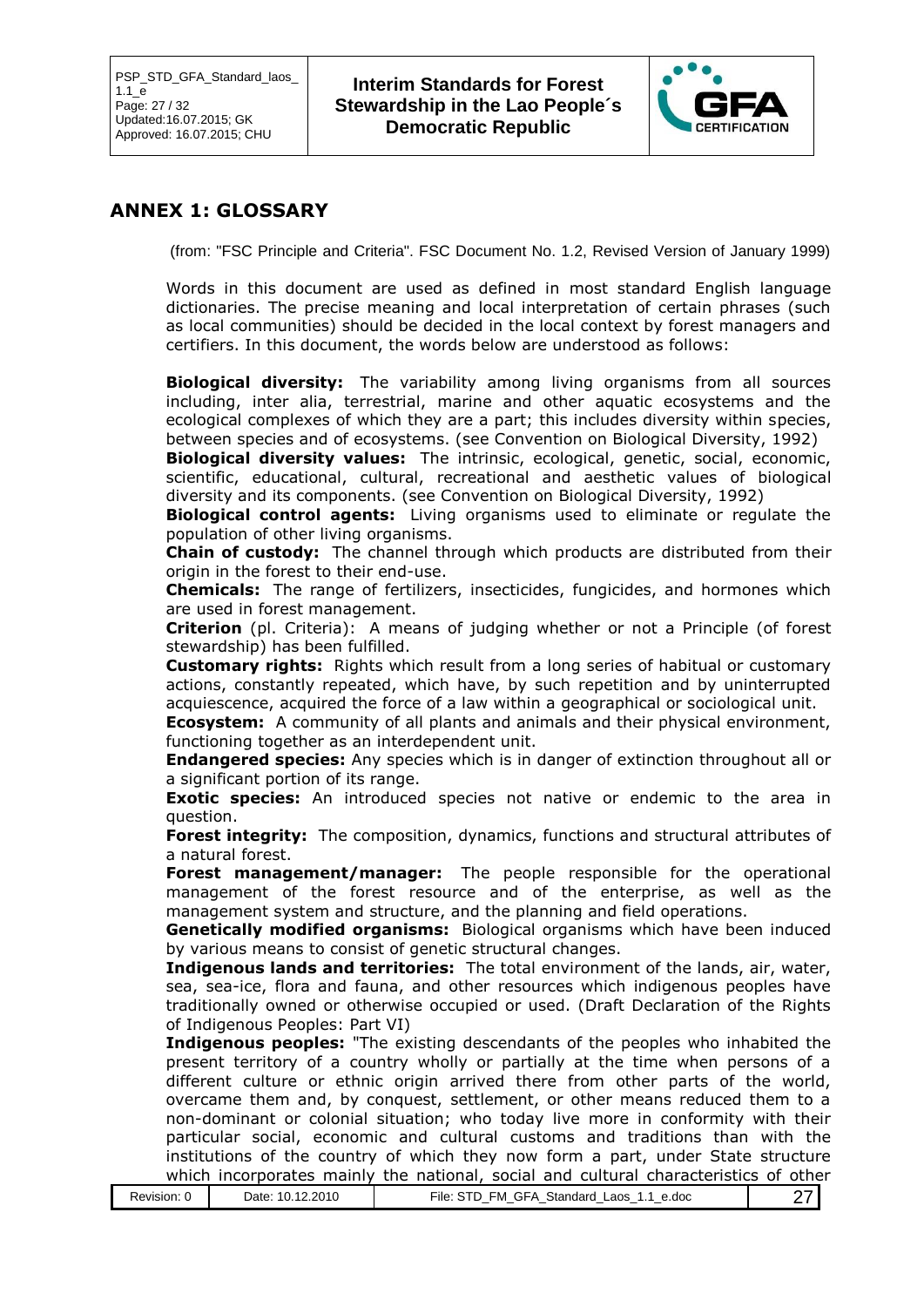

segments of the population which are predominant." (Working definition adopted by the UN Working Group on Indigenous Peoples).

#### **High Conservation Value Forests:**

High Conservation Value Forests are those that possess one or more of the following attributes:

a) forest areas containing globally, regionally or nationally significant:

- concentrations of biodiversity values (e.g. endemism, endangered species, refugia); and/or
- large landscape level forests, contained within, or containing the management unit, where viable populations of most if not all naturally occurring species exist in natural patterns of distribution and abundance

2) forest areas that are in or contain rare, threatened or endangered ecosystems 3) forest areas that provide basic services of nature in critical situations (e.g. watershed protection, and the protection of the protection, and the protection, and the protection,  $\mathbf{p}$ 

erosion control)

4) forest areas fundamental to meeting basic needs of local communities (e.g. subsistence, health) and/or critical to local communities' traditional cultural identity (areas of cultural, ecological, economic or religious significance identified in cooperation with such local communities).

**Landscape**: A geographical mosaic composed of interacting ecosystems resulting from the influence of geological, topographical, soil, climatic, biotic and human interactions in a given area.

**Local laws:** Includes all legal norms given by organisms of government whose jurisdiction is less than the national level, such as departmental, municipal and customary norms.

**Long term:** The time-scale of the forest owner or manager as manifested by the objectives of the management plan, the rate of harvesting, and the commitment to maintain permanent forest cover. The length of time involved will vary according to the context and ecological conditions, and will be a function of how long it takes a given ecosystem to recover its natural structure and composition following harvesting or disturbance, or to produce mature or primary conditions.

**Native species:** A species that occurs naturally in the region; endemic to the area.

**Natural cycles:** Nutrient and mineral cycling as a result of interactions between soils, water, plants, and animals in forest environments that affect the ecological productivity of a given site.

**Natural Forest:** Forest areas where many of the principal characteristics and key elements of native ecosystems such as complexity, structure and diversity are present, as defined by FSC approved national and regional standards of forest management.

**Nontimber forest products:** All forest products except timber, including other materials obtained from trees such as resins and leaves, as well as any other plant and animal products.

**Other forest types:** Forest areas that do not fit the criteria for plantation or natural forests and which are defined more specifically by FSC-approved national and regional standards of forest stewardship.

**Plantation:** Forest areas lacking most of the principal characteristics and key elements of native ecosystems as defined by FSC-approved national and regional standards of forest stewardship, which result from the human activities of either planting, sowing or intensive silvicultural treatments.

**Principle:** An essential rule or element; in FSC's case, of forest stewardship.

**Silviculture:** The art of producing and tending a forest by manipulating its establishment, composition and growth to best fulfil the objectives of the owner. This may, or may not, include timber production.

| Revision: 0 | 12.2010<br>10.<br>Date | $-$<br>$\sim$<br>Standard<br>e.doc<br>-aos<br>-ile.<br>FМ<br>$\mathbf{u}$<br>ᄔ<br>ີ<br>$\overline{\phantom{a}}$<br>$\overline{\phantom{a}}$<br>$\overline{\phantom{a}}$<br>$\overline{\phantom{a}}$<br>$\overline{\phantom{a}}$<br>$\overline{\phantom{a}}$ | <br>-<br>$\sim$<br>- |
|-------------|------------------------|-------------------------------------------------------------------------------------------------------------------------------------------------------------------------------------------------------------------------------------------------------------|----------------------|
|-------------|------------------------|-------------------------------------------------------------------------------------------------------------------------------------------------------------------------------------------------------------------------------------------------------------|----------------------|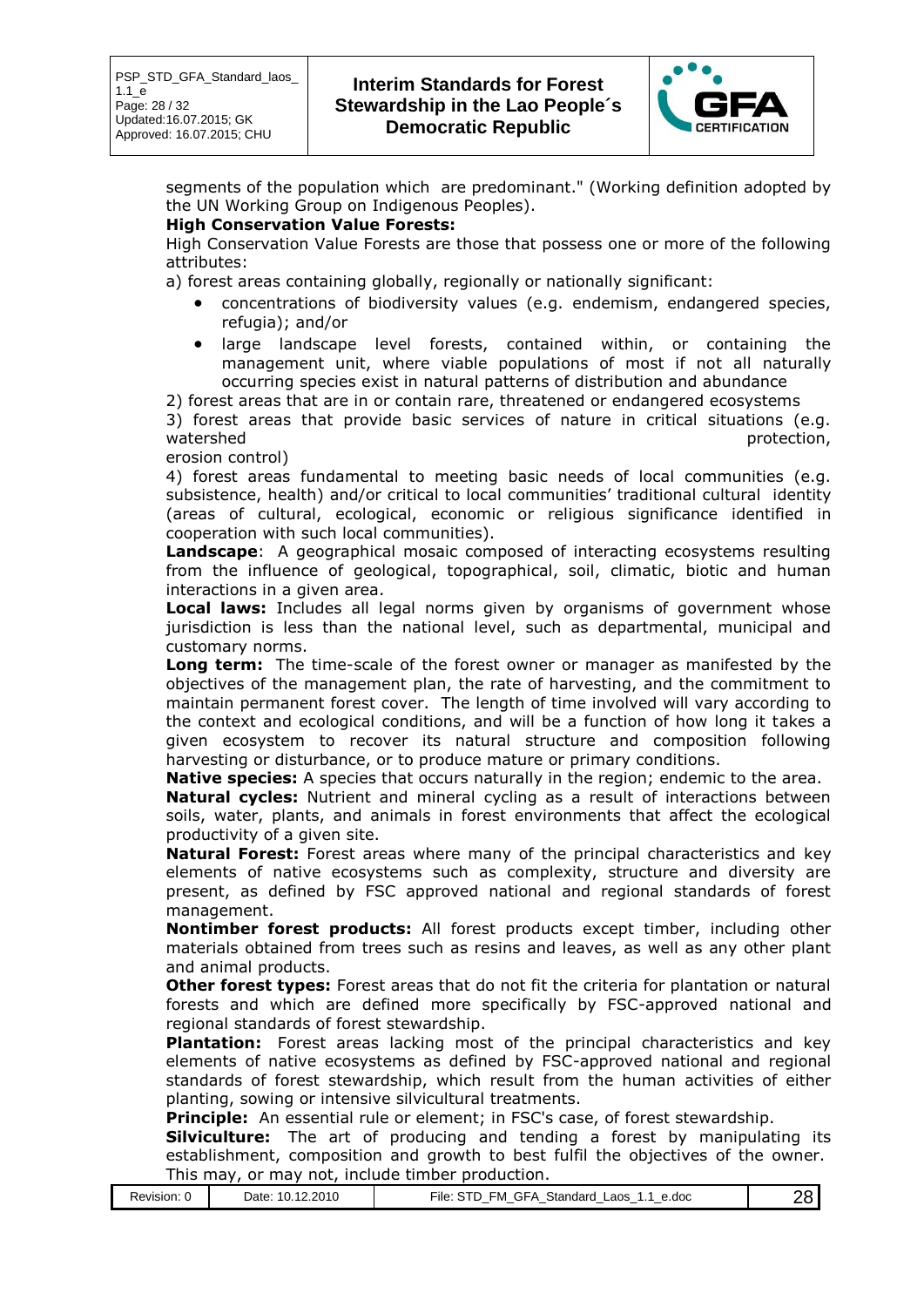

**Succession:** Progressive changes in species composition and forest community structure caused by natural processes (nonhuman) over time.

**Tenure:** Socially defined agreements held by individuals or groups, recognized by legal statutes or customary practice, regarding the "bundle of rights and duties" of ownership, holding, access and/or usage of a particular land unit or the associated resources there within (such as individual trees, plant species, water, minerals, etc). **Threatened species:** Any species which is likely to become endangered within the foreseeable future throughout all or a significant portion of its range.

**Use rights:** Rights for the use of forest resources that can be defined by local custom, mutual agreements, or prescribed by other entities holding access rights. These rights may restrict the use of particular resources to specific levels of consumption or particular harvesting techniques.

| Revision: U | .12.2010<br>10.<br>⊃ate: | GFA<br>Standard<br>FM<br>∟aos<br>e.doc<br>rile:<br>. . | ٦٥ |
|-------------|--------------------------|--------------------------------------------------------|----|
|-------------|--------------------------|--------------------------------------------------------|----|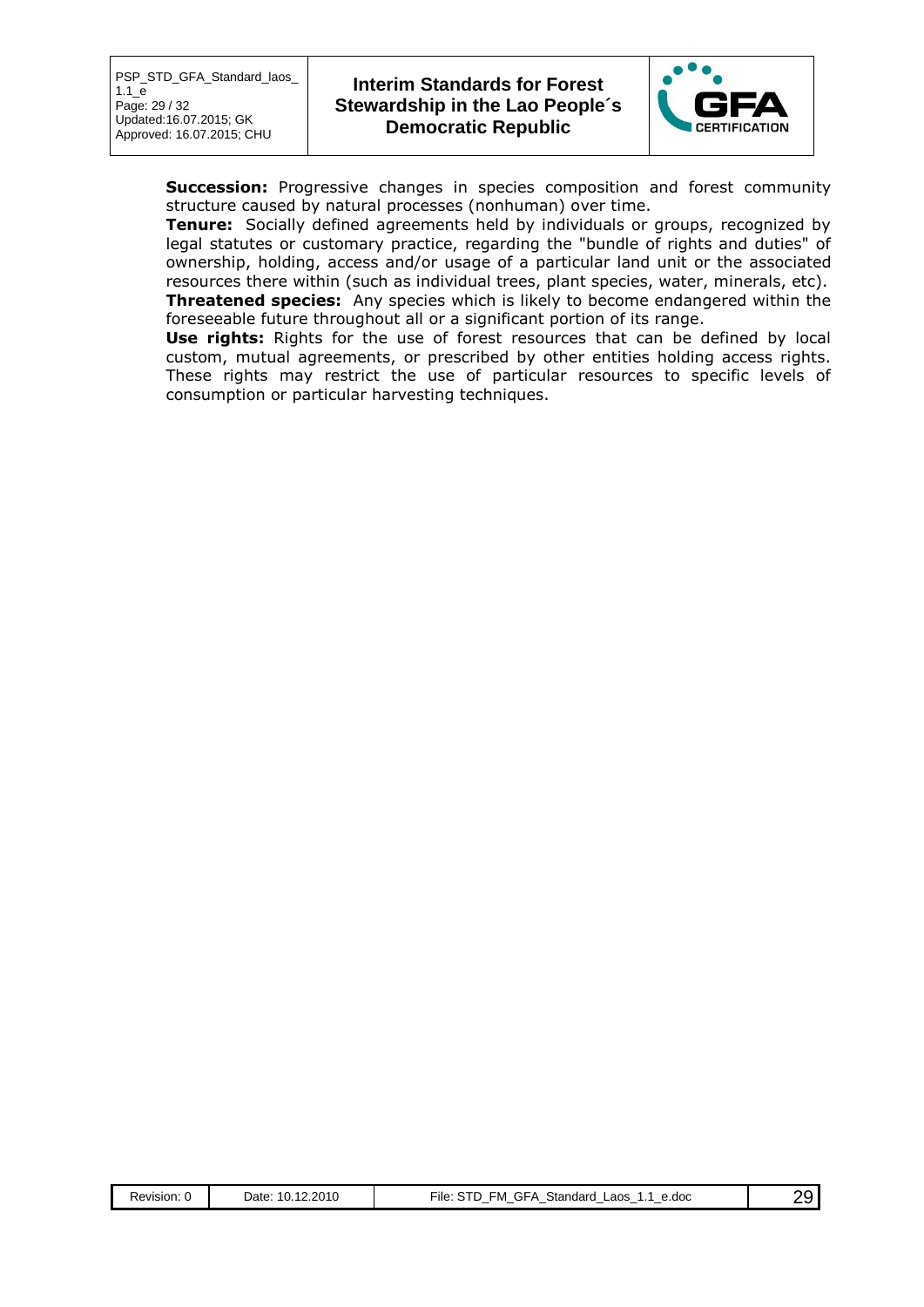

# **ANNEX 2: LAWS AND REGULATIONS**

## **Laws**

Law on Mining (1997) Law on Agriculture (1998) Law on Land (2003 – under revision) Law on the Promotion of Domestic Investment (2004) Law on the Promotion of Foreign Investment (2004) Anti Corruption Law (2005) Forestry Law (2007 – under revision) Environmental Protection Law 2012 Investment Law Labor Law Customs Law Tax Law Enterprise Law

## **Decrees and Ministerial Instructions**

Order 13/PM (2012) on Halting Investment Projects Related to Mining, Rubber, **Eucalyptus** Decree 88/PM (2008) on Implementation of the Land Law Decree 112/PM (2010) on Environmental Impact Assessment Decree 135/PM (2009) on State Land Lease or Concession Decree 192/PM (2005) on Compensation and Resettlement of People Affected by Development Projects Regulations for Implementing Decree 192/PM (2005) on Compensation Ministerial Instruction 8029/MONRE (2013) on The Process of Initial Environmental Examination of the Investment Projects and Activities Ministerial Instruction 8030/MONRE (2013) on Environmental and Social Impact Assessment Process of the Investment Projects and Activities

**Sources on 16.07.2015:** [http://www.investlaos.gov.la;](http://www.investlaos.gov.la/) www.laolandissues.org

|  | Revision: 0 | 10.12.2010<br>Date: | FM GFA<br>File: STD<br>Standard<br>Laos<br>e.doc |  |
|--|-------------|---------------------|--------------------------------------------------|--|
|--|-------------|---------------------|--------------------------------------------------|--|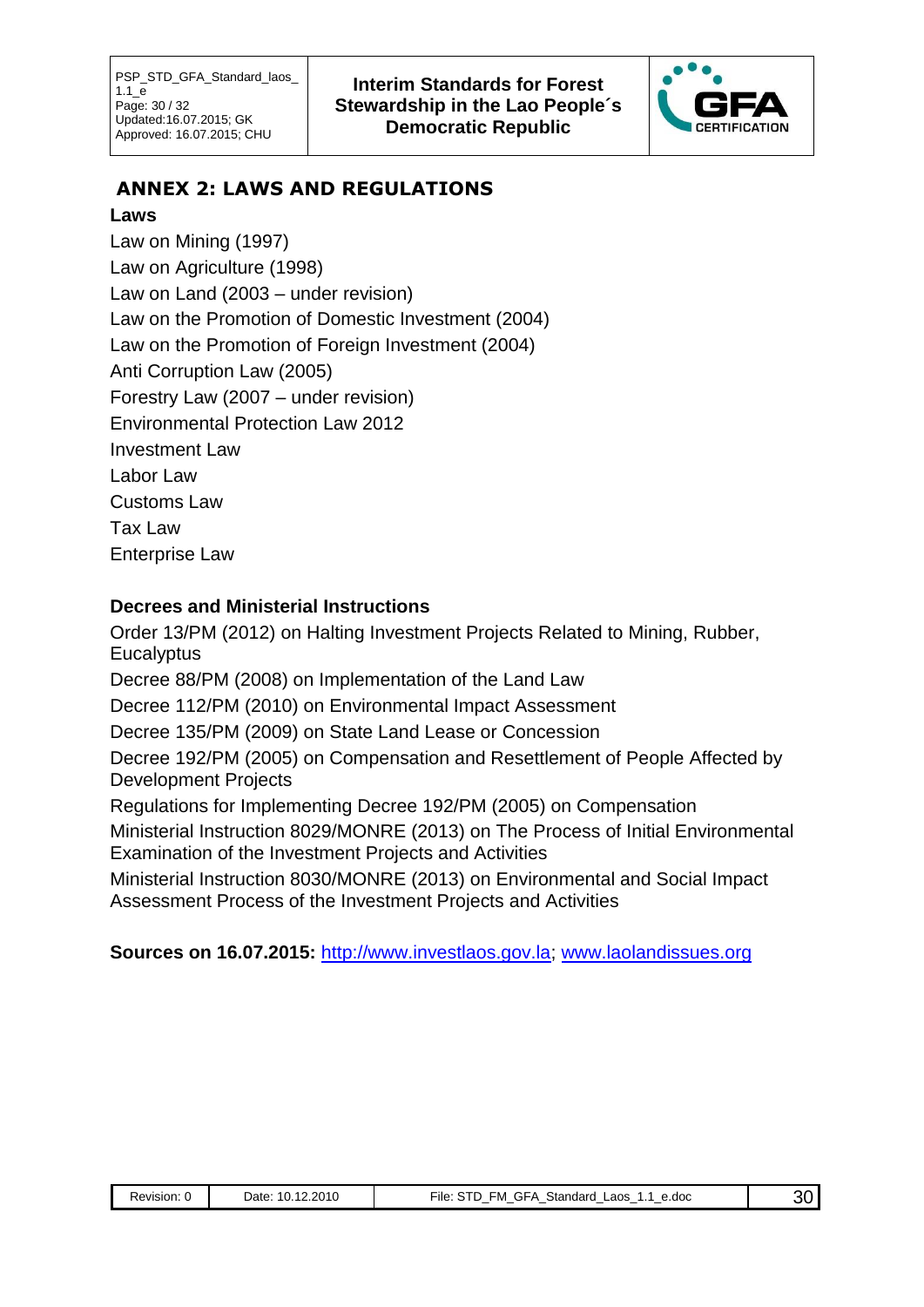

# **ANNEX 3: CONVENTIONS RATIFIED BY LAOS**

## **Convention**

[C5 Minimum Age \(Industry\) Convention, 1919](http://www.ilo.org.vn/images/stories/ratified_pdfs/C5.pdf)

[C6 Night Work of Young Persons \(Industry\) Convention, 1919](http://www.ilo.org.vn/images/stories/ratified_pdfs/C6.pdf)

[C14 Weekly Rest \(Industry\) Convention, 1921](http://www.ilo.org.vn/images/stories/ratified_pdfs/C14.pdf)

[C27 Marking of Weight \(Packages Transported by Vessels\) Convention, 1929](http://www.ilo.org.vn/images/stories/ratified_pdfs/C27.pdf)

[C29 Forced Labour Convention, 1930](http://www.ilo.org.vn/images/stories/ratified_pdfs/C29.pdf)

[C45 Underground Work \(Women\) Convention, 1935](http://www.ilo.org.vn/images/stories/ratified_pdfs/C45.pdf)

[C80 Final Articles Revision Convention, 1946](http://www.ilo.org.vn/images/stories/ratified_pdfs/C80.pdf)

[C81 Labour Inspection Convention, 1947](http://www.ilo.org.vn/images/stories/ratified_pdfs/C81.pdf)

[C100 Equal Remuneration Convention, 1951](http://www.ilo.org.vn/images/stories/ratified_pdfs/C100.pdf)

[C111 Discrimination \(Employment and Occupation\) Convention,1958](http://www.ilo.org.vn/images/stories/ratified_pdfs/C111.pdf)

[C116 Final Articles Revision Convention, 1961](http://www.ilo.org.vn/images/stories/ratified_pdfs/C116.pdf)

[C120 Hygiene \(Commerce and Offices\) Convention, 1964](http://www.ilo.org.vn/images/stories/ratified_pdfs/C120.pdf)

[C123 Minimum Age \(Underground Work\) Convention, 1965](http://www.ilo.org.vn/images/stories/ratified_pdfs/C123.pdf)

[C124 Medical Examination of Young Persons \(Underground Work\) Convention, 1965](http://www.ilo.org.vn/images/stories/ratified_pdfs/C124.pdf)

[C138 Minimum Age Convention, 1973](http://www.ilo.org.vn/images/stories/ratified_pdfs/C138.pdf)

[C144 Tripartite Consultation \(International Labour Standards\) Convention, 1976](http://www.ilo.org.vn/images/stories/ratified_pdfs/C144.pdf)

[C155 Occupational Safety and Health Convention, 1981](http://www.ilo.org.vn/images/stories/ratified_pdfs/C155.pdf)

[C182 Worst Forms of Child Labour Convention, 1999](http://www.ilo.org.vn/images/stories/ratified_pdfs/C182.pdf)

Convention on International Trade of Endangered Species of Wild Fauna and Flora

Convention on Wetlands of International Importance Especially as Waterfowl Habitat

International Labour Organization Conventions(China is not a full signatory)

International Tropical Timber Agreement

International Union for the Protection of New Varieties of Plants

United Nations Convention to Combat Desertification

United Nations Framework Convention on Climate Change

Convention on Biological Diversity

Vienna Convention on the Protection of the Ozone Layer

| Revision: | 12.2010<br>$\sim$<br>10<br>Date: | Standard<br>-M<br>e.doc<br>∟aos<br>.-i⊢A<br>-ıle.<br>. .<br>. .<br>- | ,, |
|-----------|----------------------------------|----------------------------------------------------------------------|----|
|           |                                  |                                                                      |    |